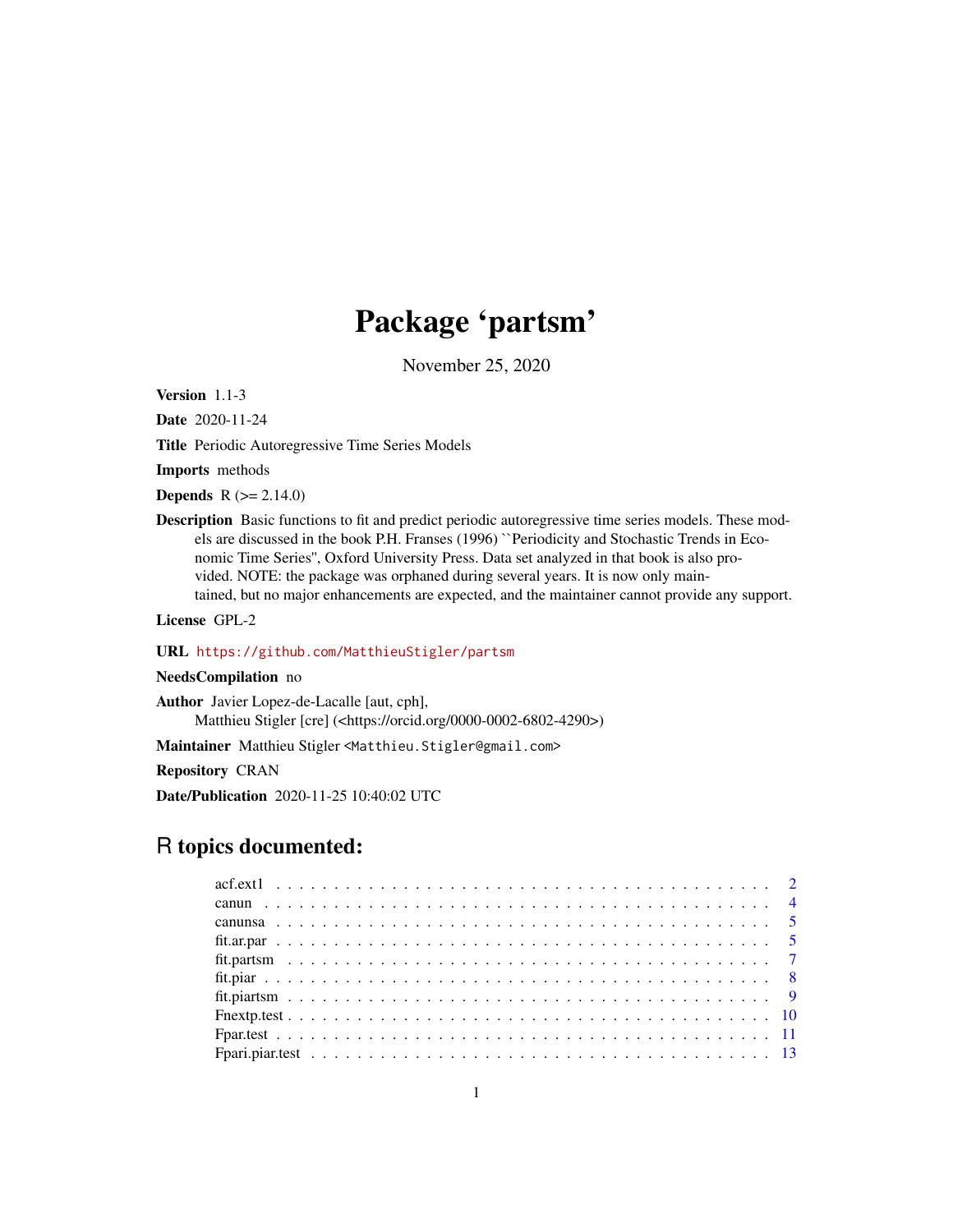<span id="page-1-0"></span>

| <b>Fsh.test</b> | 14 |
|-----------------|----|
|                 | 15 |
|                 | 16 |
|                 | 17 |
|                 | 18 |
|                 | 19 |
|                 | 20 |
|                 | 21 |
| PAR.MVrepr      | 22 |
|                 | 23 |
|                 | 26 |
|                 | 27 |
|                 | 28 |
|                 | 29 |
|                 | 30 |
|                 | 32 |
|                 | 33 |
|                 | 34 |
|                 | 35 |
|                 | 35 |
|                 | 36 |
|                 | 37 |
|                 | 37 |
| ukndcons        | 38 |
|                 | 39 |
|                 | 39 |
| usaipi          | 40 |
| usaipisa        | 41 |
|                 |    |

#### **Index** [42](#page-41-0)

acf.ext1 *Autocorrelation function for several transformations of the original data*

## Description

This function is based on the [acf](#page-0-0) function and extends it by allowing for some transformations of the data before computing the autocovariance or autocorrelation function.

## Usage

acf.ext1 (wts, transf.type, perdiff.coeffs, type, lag.max, showcat, plot)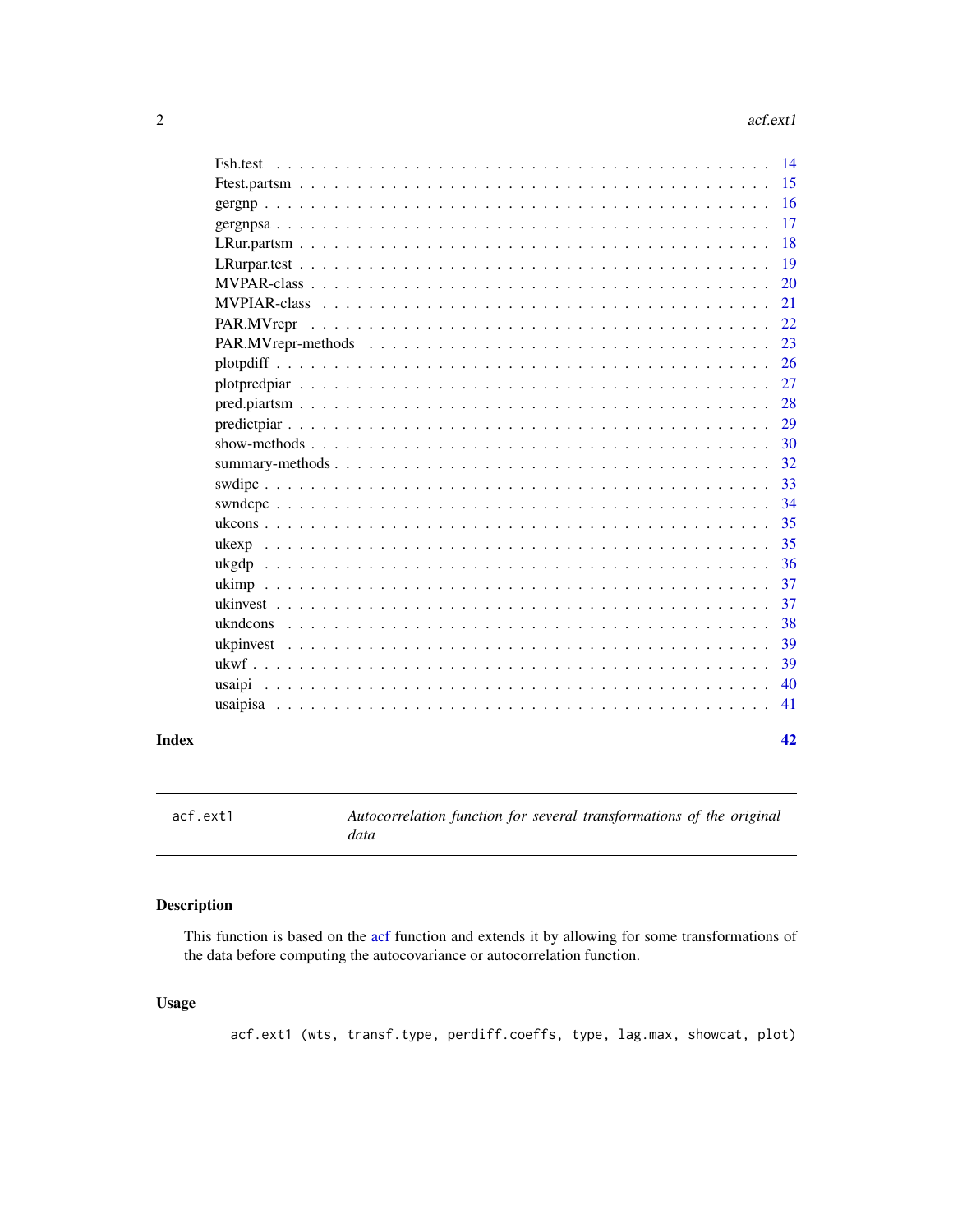#### <span id="page-2-0"></span>acf.ext1 3

## Arguments

| wts         | a univariate time series object.                                                                                                                                                                                       |
|-------------|------------------------------------------------------------------------------------------------------------------------------------------------------------------------------------------------------------------------|
| transf.type | a character string indicating what transformation should be applied to the data.<br>Allowed values are "orig", "fdiff", "sdiff", "fsdiff", "fdiffsd", "perdiff", and<br>""perdiffsd. See details.                      |
|             | perdiff.coeffs a vector with the estimates coefficients for the periodic difference filter. This<br>argument is only required when the periodic difference transformation must be<br>applied to the data. See details. |
| type        | a character string giving the type of acf to be computed. Allowed values are<br>"correlation", "covariance" or "partial".                                                                                              |
| lag.max     | maximum number of lags at which to calculate the acf.                                                                                                                                                                  |
| showcat     | a logical. If TRUE, the results are printed in detail. If FALSE, the results are<br>stored as a list object.                                                                                                           |
| plot        | a logical. If TRUE, a plot of the acf is showed.                                                                                                                                                                       |

## Details

The implemented transformations are the following:

- "orig": Original series.
- "fdiff": First differences of the original series.
- "sdiff": Seasonal differences of the original series.
- "fsdiff": Fisrt and seasonal differences of the original series.
- "fdiffsd": Residuals of the first differences on four seasonal dummy variables.
- "perdiff": Periodic differences of the original series.
- "perdiffsd": Residuals of the periodic differences on four seasonal dummy variables.

## Value

Lags at which the acf is computed, estimates of the acf, and p-values for the significance of the acf at each lag.

## Author(s)

Javier Lopez-de-Lacalle <javlacalle@yahoo.es>.

# See Also

[acf](#page-0-0).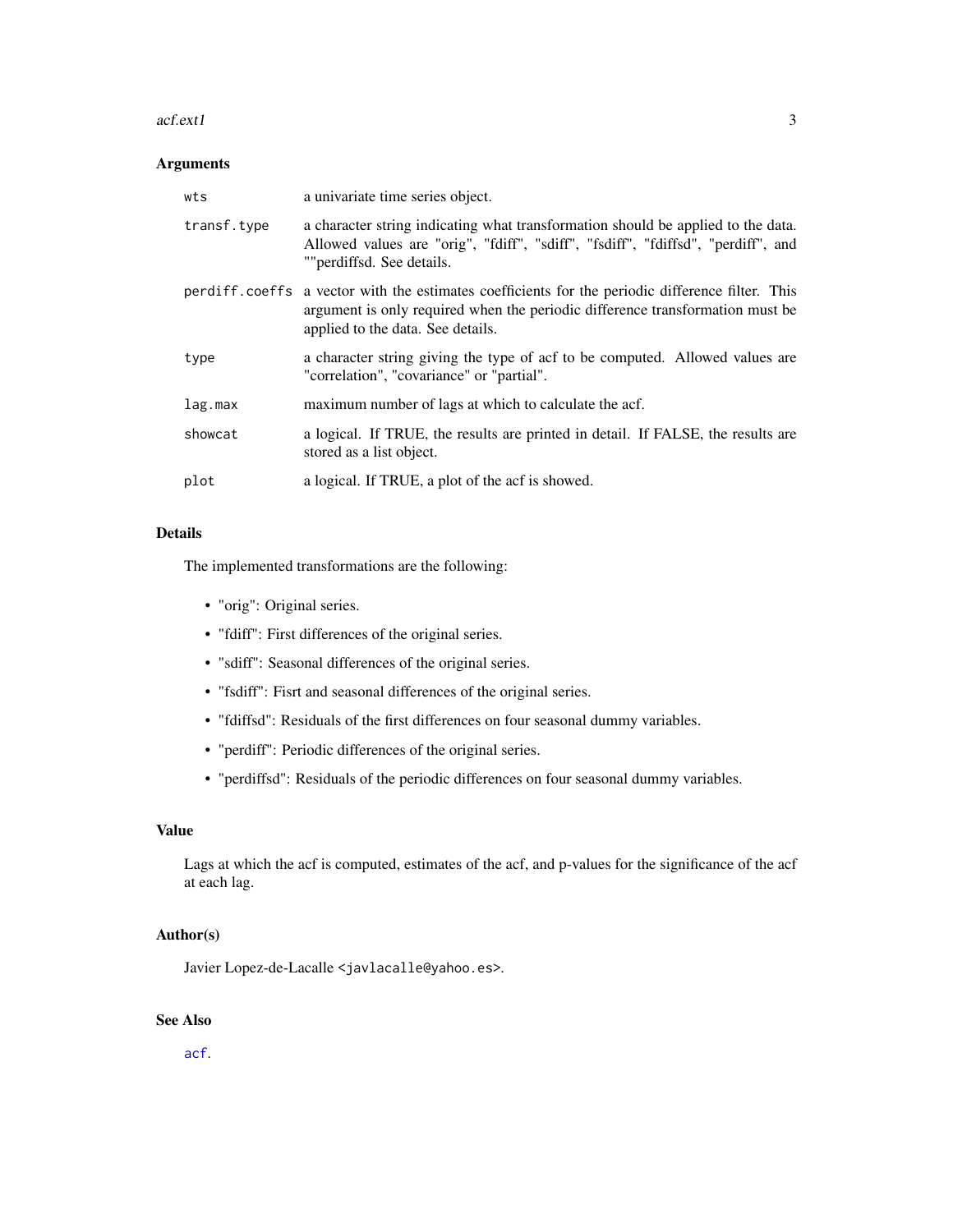#### Examples

```
## Logarithms of the Real GNP in Germany
data("gergnp")
lgergnp <- log(gergnp, base=exp(1))
out <- acf.ext1(wts=lgergnp, transf.type="orig",
                type="correlation", lag.max=12, showcat=TRUE, plot=FALSE)
out <- acf.ext1(wts=lgergnp, transf.type="perdiffsd",
                perdiff.coeff = c(1.004, 0.981, 1.047, 0.969),
                type="correlation", lag.max=12, showcat=TRUE, plot=FALSE)
```
canun *Unemployment in Canada (1960.1-1987.4)*

## Description

OECD Main Economic Indicators: Unemployment in Canada. Sample: 1960.1 - 1987.4. Remark: measured in 1000 persons. This time series is part of the data set used in the book Franses (1996).

## Usage

data ("canun")

#### Format

An object of class 'ts' containing the data.

## Source

Previously available on P.H. Franses's homepage: <https://www.eur.nl/en/people/philip-hans-franses>.

#### References

P.H. Franses: Periodicity and Stochastic Trends in Economic Time Series (Oxford University Press, 1996).

<span id="page-3-0"></span>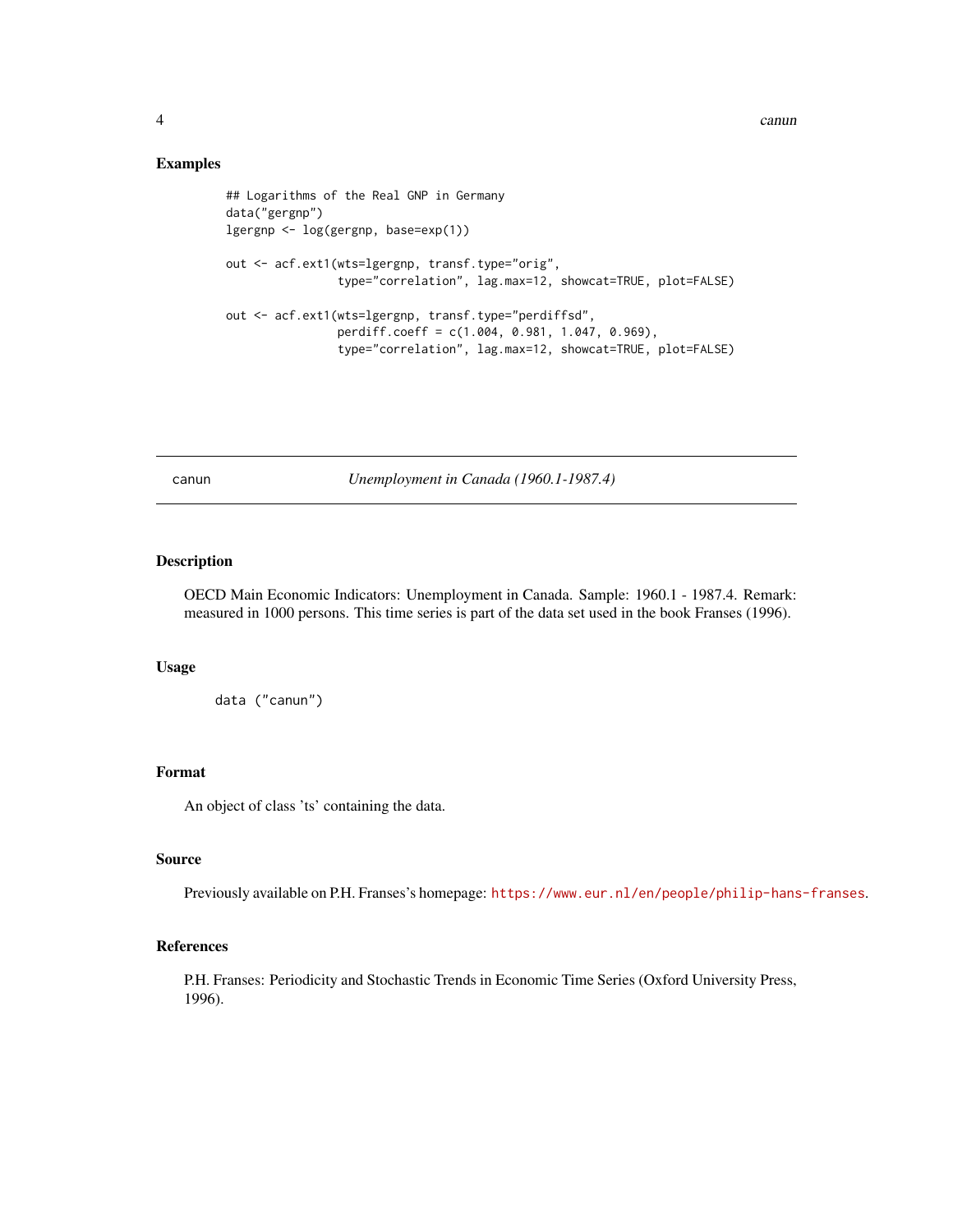<span id="page-4-0"></span>

OECD Main Economic Indicators: Unemployment in Canada. Sample: 1960.1 - 1987.4. Remark: Seasonally Adjusted. This time series is part of the data set used in the book Franses (1996).

### Usage

data ("canunsa")

## Format

An object of class 'ts' containing the data.

#### Source

Previously available on P.H. Franses's homepage: <https://www.eur.nl/en/people/philip-hans-franses>.

### References

P.H. Franses: Periodicity and Stochastic Trends in Economic Time canunsas (Oxford University Press, 1996).

<span id="page-4-1"></span>fit.ar.par *Fit an Autoregressive or Periodic Autoregressive Model*

## Description

This function fits either an autoregressive (AR) or a periodic autoregressive (PAR) model and extract the estimates for the autoregressive or periodic autoregressive coefficients.

## Usage

fit.ar.par (wts, type, detcomp, p)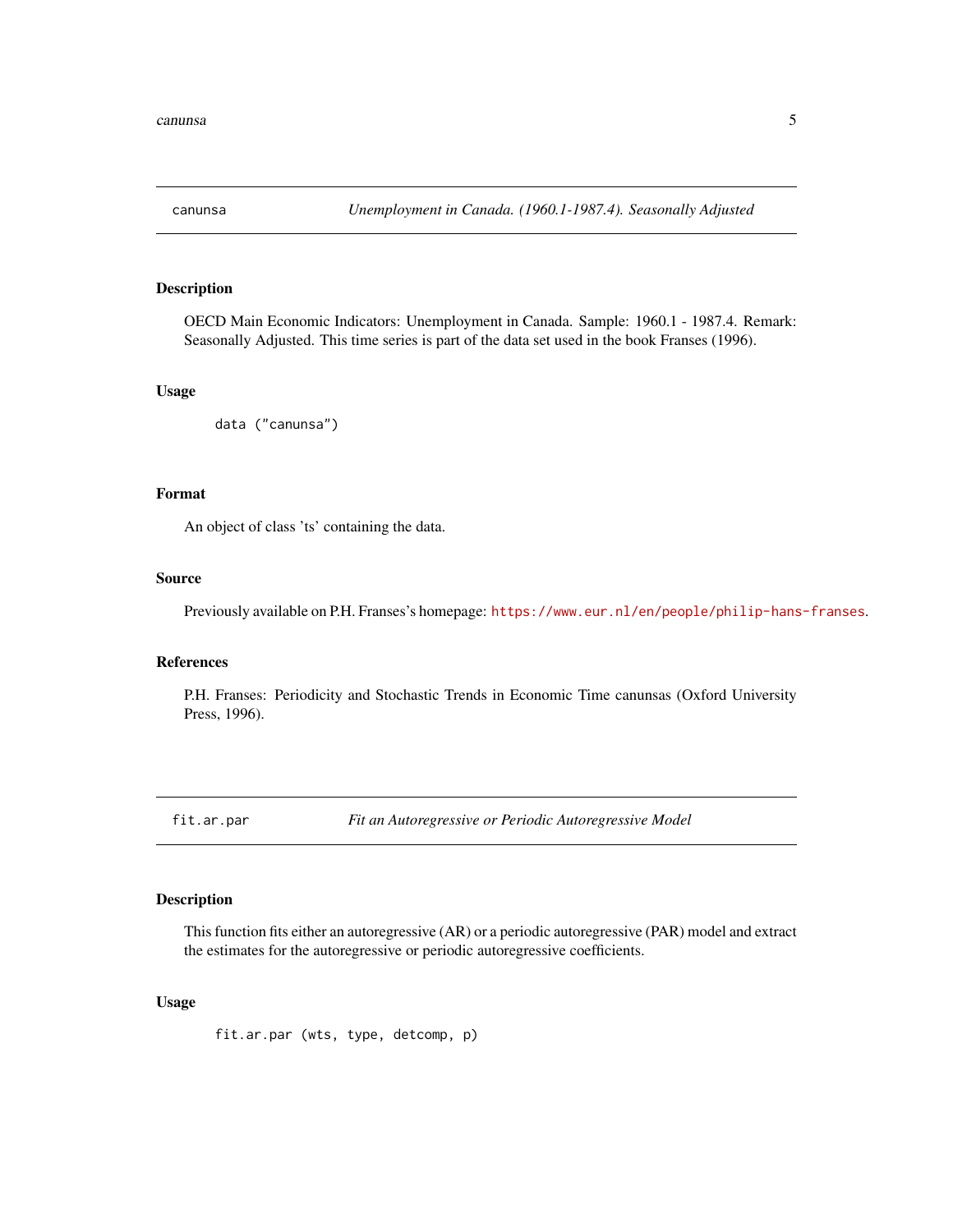#### Arguments

| wts     | a univariate time series object.                                                                                                                                                                                                                                                                                                                                                                                                                                                                                                  |
|---------|-----------------------------------------------------------------------------------------------------------------------------------------------------------------------------------------------------------------------------------------------------------------------------------------------------------------------------------------------------------------------------------------------------------------------------------------------------------------------------------------------------------------------------------|
| type    | A character string indicating whether the model to fit is an autoregressive model,<br>"AR", or a periodic autoregressive model, "PAR".                                                                                                                                                                                                                                                                                                                                                                                            |
| detcomp | deterministic components to include in the model. Three types of regressors can<br>be included: regular deterministic components, seasonal deterministic compo-<br>nents, and any regressor variable previously defined by the user.                                                                                                                                                                                                                                                                                              |
|         | This argument must be a list object with the following elements: $regular=c(0,0,0)$ ,<br>if the first and second element are set equal to 1, it indicates that an intercept,<br>and/or linear trend, respectively, are included. The third element in regular is<br>a vector indicating which seasonal dummies should be included. If no seasonal<br>dummies are desired it must be set equal to zero. For example, regular= $c(1, 0, c(1, 2, 3))$<br>would include an intercept, no trend, and the first three seasonal dummies; |
|         | seasonal= $c(\theta, \theta)$ , if an element is set equal to 1, it indicates that seasonal<br>intercepts, and/or seasonal trends, respectively, are included in the model;                                                                                                                                                                                                                                                                                                                                                       |
|         | regvar=0, if none regressor variables are considered, this object must be set<br>equal to zero, otherwise, the names of a matrix object previously defined should<br>be indicated.                                                                                                                                                                                                                                                                                                                                                |
| р       | the lag order of the model.                                                                                                                                                                                                                                                                                                                                                                                                                                                                                                       |

#### Details

If type is "AR" the following model is estimated by ordinary least squares:

 $y_t = \phi_1 y_{t-1} + \phi_2 y_{t-2} + ... + \phi_p y_{t-p} + \epsilon_t.$ 

If type is "PAR", the following model is estimated by ordinary least squares:

 $y_t = \alpha_{1s}y_{t-1} + \alpha_{2s}y_{t-2} + \ldots + \alpha_{ps}y_{t-p} + \epsilon_t,$ 

for  $s = 1, ..., S$ , where S is the periodicity of the time series.

Deterministic components can be added to models above. Be careful when defining the detcomp argument. To include an intercept and seasonal intercepts, or a regular trend with seasonal trends, will cause multicollinearity problems.

#### Value

A fit.partsm-class class object reporting the estimates of the autoregressive or periodic autoregressive coefficients. See [fit.partsm-class](#page-6-1) to check further information available from this class via the methods show and summary.

## Author(s)

Javier Lopez-de-Lacalle <javlacalle@yahoo.es>.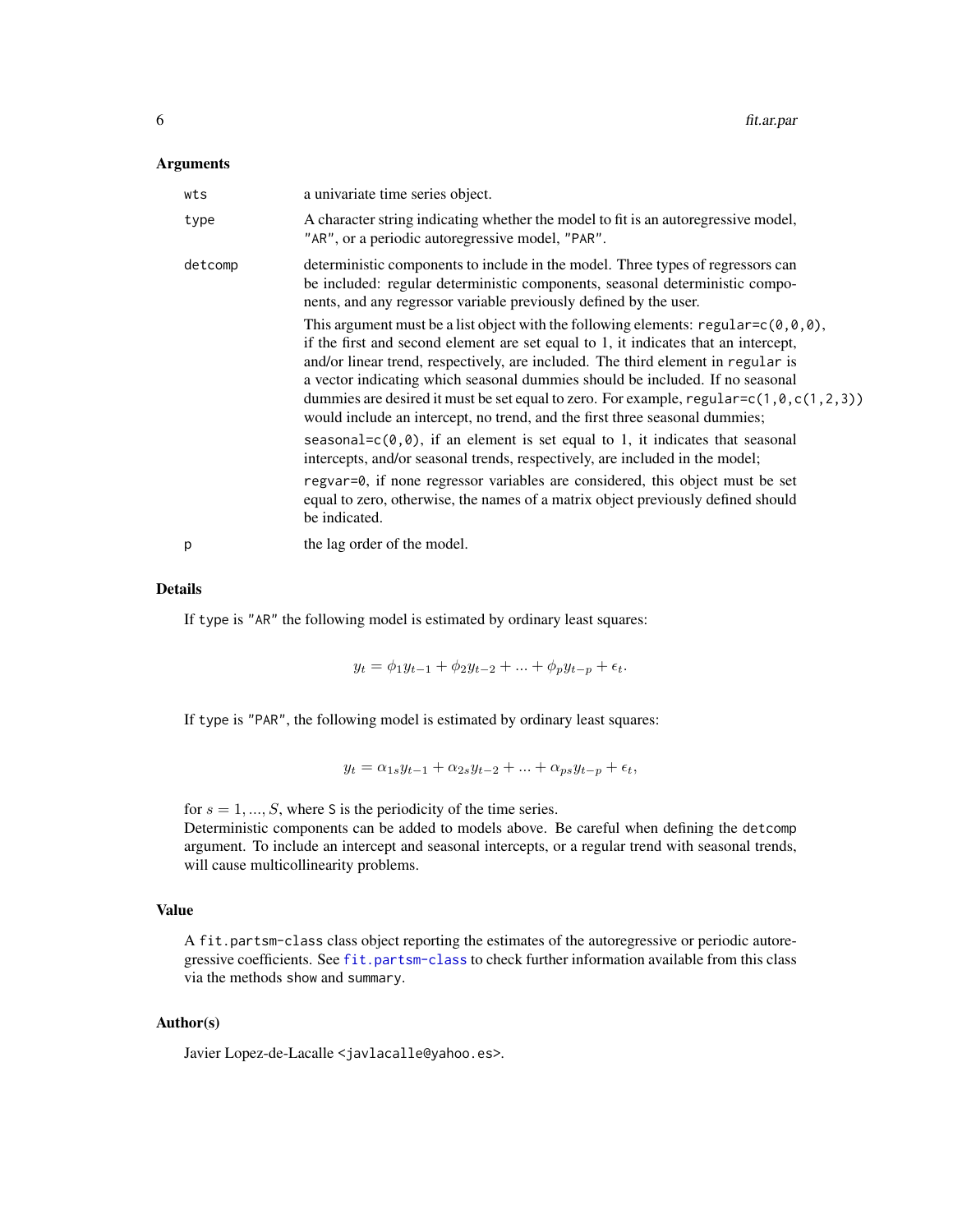#### <span id="page-6-0"></span>fit.partsm 7

#### References

P.H. Franses: Periodicity and Stochastic Trends in Economic Time Series (Oxford University Press, 1996).

## See Also

[fit.piartsm-class](#page-8-1), [fit.partsm-class](#page-6-1), and [PAR.MVrepr-methods](#page-22-1).

#### Examples

```
## Models for the the logarithms of the Real GNP in Germany.
data("gergnp")
lgergnp <- log(gergnp, base=exp(1))
## Fit an AR(4) model with intercept and seasonal dummies.
detcomp \leq list(regular=c(1,0,c(1,2,3)), seasonal=c(0,0), regvar=0)
out.ar <- fit.ar.par(wts=lgergnp, type="AR", detcomp=detcomp, p=4)
## Fit a PAR(2) model with seasonal intercepts.
detcomp <- list(regular=c(0,0,0), seasonal=c(1,0), regvar=0)
out.par <- fit.ar.par(wts=lgergnp, type="PAR", detcomp=detcomp, p=2)
```
fit.partsm *fit.partsm Class*

## <span id="page-6-1"></span>Description

This class contains information on the autoregressive or periodic autoregressive parameters estimated by [fit.ar.par](#page-4-1).

## **Slots**

- type: Object of class "character": The type of the fitted model, an autoregressive model, "AR", or a periodic autoregressive model, "PAR".
- p: Object of class "numeric": The lag order parameter of the model.
- lm.ar: Object of class "ANY": The summary of a fitted AR model. When an AR type model is selected, it is of class "lm", otherwise the slot is empty.
- lm.par: Object of class "ANY": The summary of a fitted PAR model. When a PAR type model is selected, it is of class "lm", otherwise the slot is empty.
- ar.coeffs: Object of class "ANY": The autoregressive parameters estimates. When a PAR type model is selected, it is of class "matrix", otherwise the slot is empty.
- par.coeffs: Object of class "ANY": The periodic autoregressive parameters estimates. When a PAR type model is selected, it is of class "matrix", otherwise the slot is empty.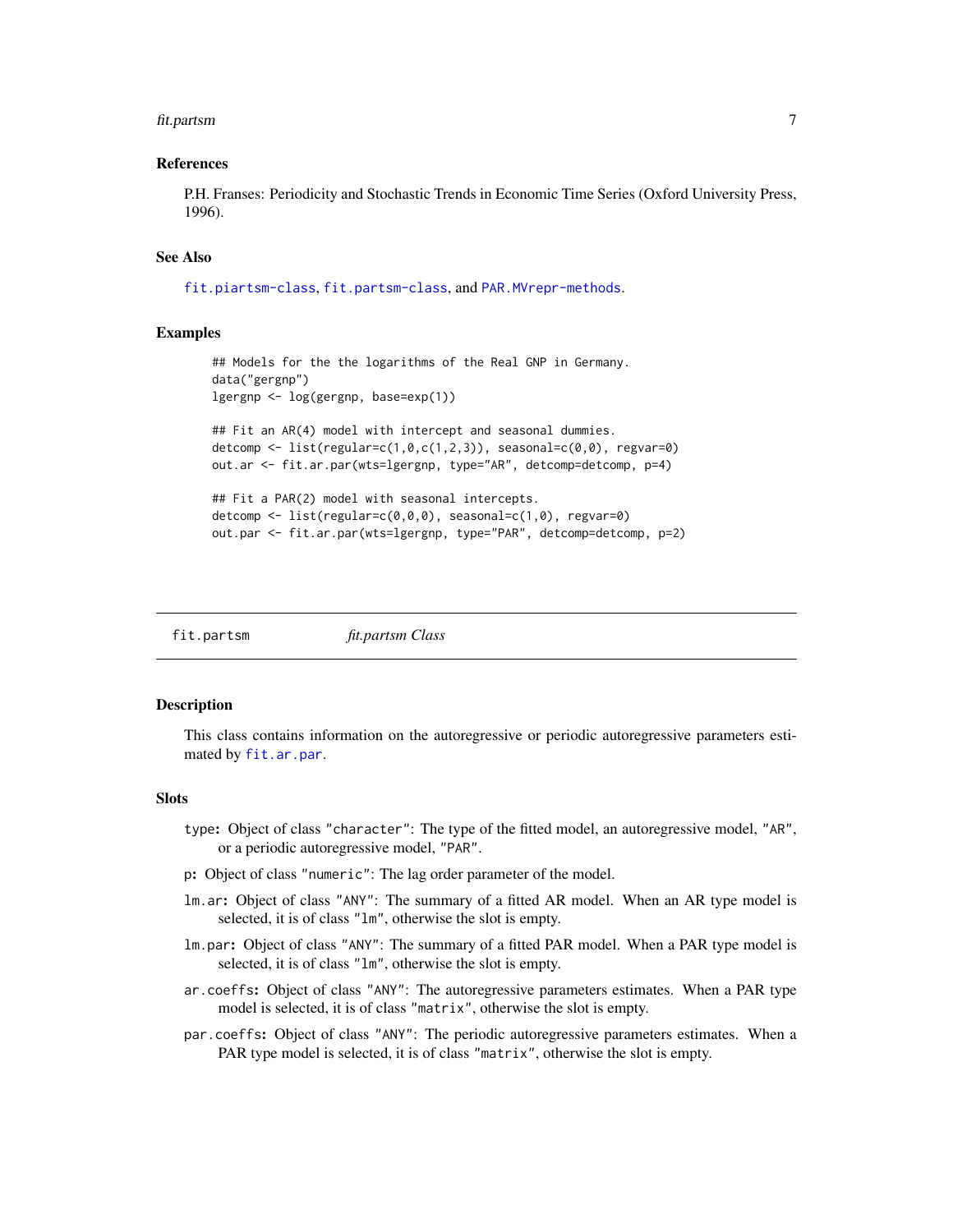## <span id="page-7-0"></span>Methods

- show: This method reports the autoregressive or periodic autoregressive estimates, depending whether the model is an AR model or a PAR model.
- summary: In addition to the information reported by show, a summary of the fitted model is also added.

## Author(s)

Javier Lopez-de-Lacalle <javlacalle@yahoo.es>.

## References

P.H. Franses: Periodicity and Stochastic Trends in Economic Time Series (Oxford University Press, 1996).

## See Also

[fit.ar.par](#page-4-1).

<span id="page-7-1"></span>fit.piar *Fit a Periodically Integrated Autoregressive Model.*

## Description

Fit a periodically integrated periodic autoregressive model.

#### Usage

fit.piar (wts, detcomp, p, initvalues=NULL)

## Arguments

| wts        | a univariate time series object.                                                                                                                                                                                                                                                |
|------------|---------------------------------------------------------------------------------------------------------------------------------------------------------------------------------------------------------------------------------------------------------------------------------|
| detcomp    | a vector indicating the deterministic components included in the auxiliary re-<br>gression. See the corresponding item in fit.ar.par.                                                                                                                                           |
| p          | the order of the PAR model. In this version first and second order are considered.                                                                                                                                                                                              |
| initvalues | by default, initial values are computed for the non-linear model. However, in<br>this version there may be cases in which the estimates do not converge, giving<br>an error message. In this case, a numeric vector with initial values guessed by<br>the user can be included. |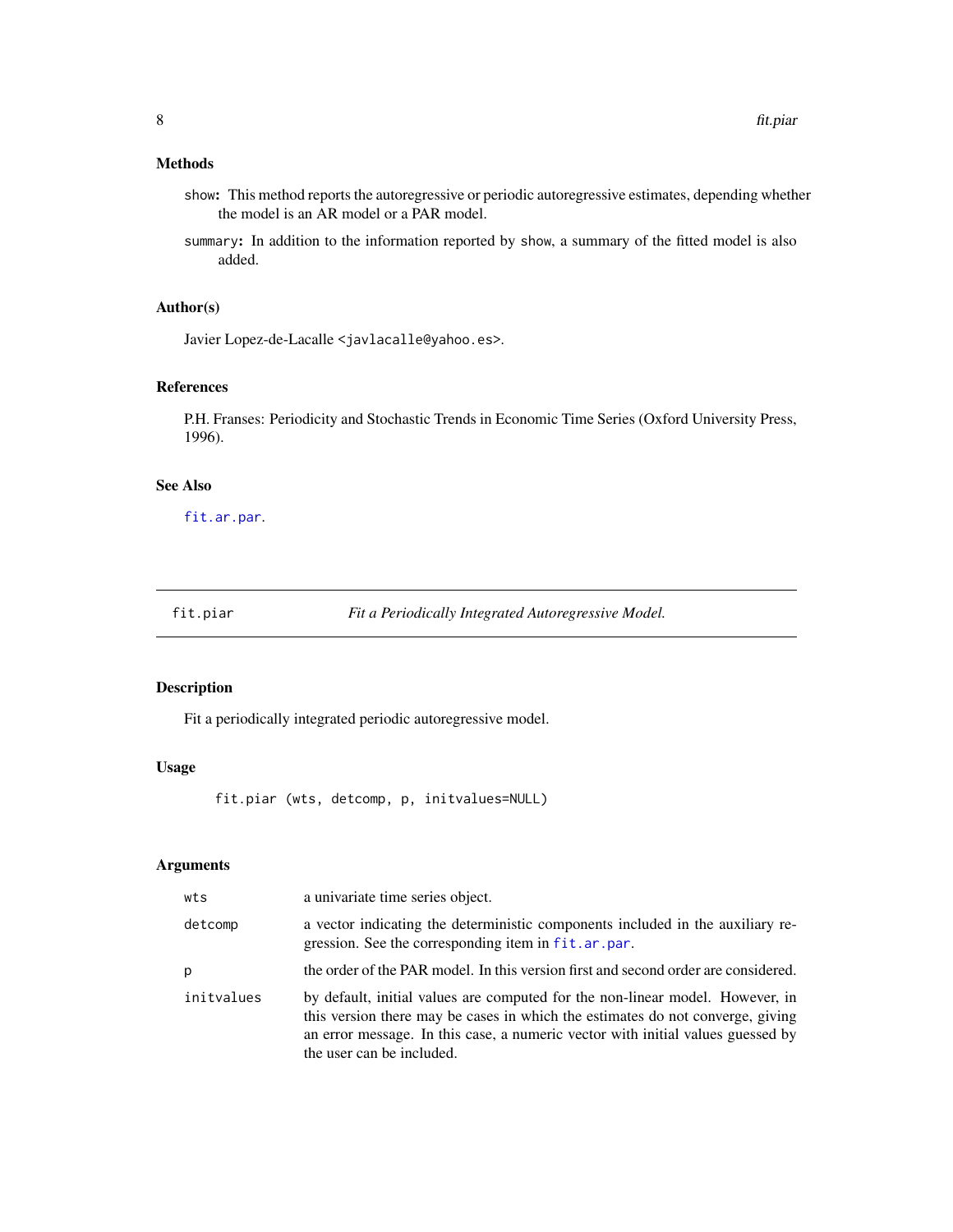#### <span id="page-8-0"></span>fit.piartsm 9

## Details

The following equation is estimated by non-linear least squares

$$
y_t = \alpha_s y_{t-1} + \beta_s (y_{t-1} - \alpha_{s-1} y_{t-2}) + \epsilon_t,
$$

under the restriction  $\Pi_{i=1}^{S} \alpha_i = 1$  for  $s = 1, ..., S$ , where S denotes the number of seasons. Regressors defined in detcomp can also be included. Obviously, for a first order PIAR process  $\beta$ parameters are equal to zero.

## Value

An object of class fit.piartsm-class containing the estimated coefficients in the restricted nonlinear model, the residuals, and the periodic autoregressive coefficients. On the basis of the estimated  $alpha$  parameters, the periodically differenced data are also computed. See [fit.piartsm-class](#page-8-1) for methods that display this information.

#### Author(s)

Javier Lopez-de-Lacalle <javlacalle@yahoo.es>.

## References

P.H. Franses: Periodicity and Stochastic Trends in Economic Time Series (Oxford University Press, 1996).

## See Also

[nls](#page-0-0), [fit.ar.par](#page-4-1), and [fit.piartsm-class](#page-8-1).

## Examples

```
## Fit a PIAR(2) model for the logarithms of the Real GNP in Germany.
data("gergnp")
lgergnp <- log(gergnp, base=exp(1))
detcomp <- list(regular=c(0,0,0), seasonal=c(1,0), regvar=0)
out <- fit.piar(wts=lgergnp, detcomp=detcomp, p=2, initvalues=NULL)
```
fit.piartsm *fit.piartsm Class*

#### <span id="page-8-1"></span>**Description**

This class contains information on the periodic autoregressive parameters estimated by fit.piar.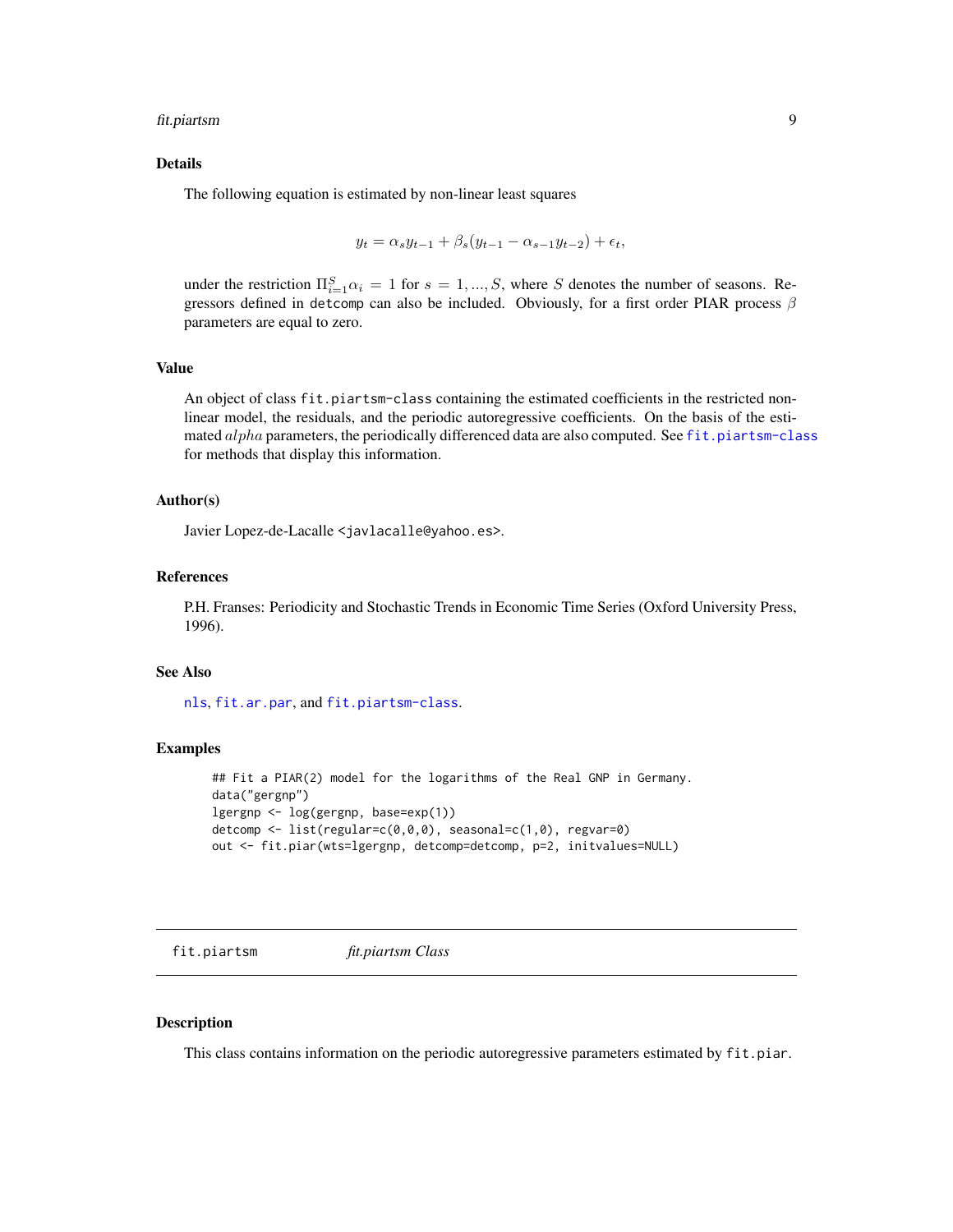## <span id="page-9-0"></span>**Slots**

- p: Object of class "numeric": The order of the PIAR model.
- nls.parameters: Object of class "matrix": Estimated coefficients of the non-linear PIAR model.
- nls.res: Object of class "numeric": Residuals of the non-linear PIAR model.
- par.coeffs: Object of class "matrix": Periodic autoregressive parameters estimates.
- pdiff.data: Object of class "ts": Periodically differenced data.

#### Methods

show: Reports the periodic autoregressive coefficients estimates.

summary: Like show, the periodically differenced data are also displayed.

plot: Plot the the periodically differenced data, as well as the seasonal paths of the transformed data.

## Author(s)

Javier Lopez-de-Lacalle <javlacalle@yahoo.es>.

#### References

P.H. Franses: Periodicity and Stochastic Trends in Economic Time Series (Oxford University Press, 1996).

## See Also

[fit.piar](#page-7-1).

<span id="page-9-1"></span>

| Fnextp.test |  |  |
|-------------|--|--|
|             |  |  |

Test for the Significance of the p+1 Autoregressive Parameters in an *AR(p) or PAR(p) Model*

#### Description

Test for the significance of prospective autoregressive parameters of order  $p + 1$  in an AR(p) or PAR(p) model. It is performed as an F-statistic that sets the parameters of order  $p + 1$  equal to zero.

#### Usage

Fnextp.test (wts, detcomp, p, type)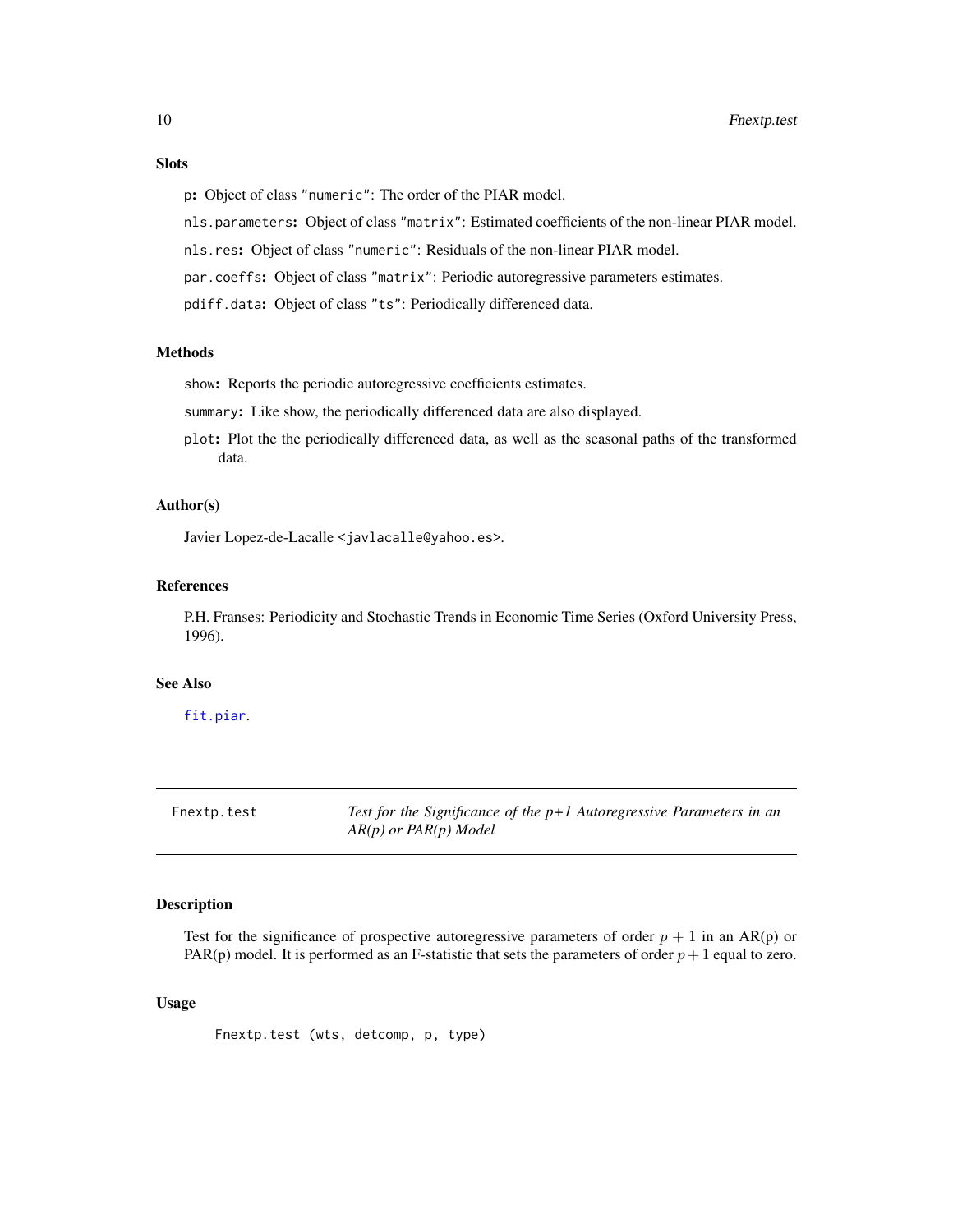#### <span id="page-10-0"></span>Fpar.test 11

## Arguments

| wts     | a univariate time series object.                                                                                                       |
|---------|----------------------------------------------------------------------------------------------------------------------------------------|
| detcomp | a vector indicating the deterministic components included in the auxiliary re-<br>gression. See the corresponding item in fit.ar.par.  |
| p       | the order of the initial AR or PAR model.                                                                                              |
| type    | a character string indicating whether the model to fit is an autoregressive model,<br>"AR", or a periodic autoregressive model, "PAR". |

## Value

An object of class [Ftest.partsm-class](#page-14-1) containing the F-test statistic, the freedom degrees an the corresponding p-value.

#### Author(s)

Javier Lopez-de-Lacalle <javlacalle@yahoo.es>.

## References

P.H. Franses: Periodicity and Stochastic Trends in Economic Time Series (Oxford University Press, 1996).

#### See Also

[fit.ar.par](#page-4-1), and [Ftest.partsm-class](#page-14-1).

## Examples

```
## Test the significance of a second order lag in a PAR model for the Real GNP in Germany.
 ## Including seasonal intercepts.
 data("gergnp")
lgergnp <- log(gergnp, base=exp(1))
detcomp <- list(regular=c(0,0,0), seasonal=c(1,0), regvar=0)
 out <- Fnextp.test(wts=lgergnp, detcomp=detcomp, p=1, type="PAR")
```

```
Fpar.test Test for Periodic Variation in the Autoregressive Parameters
```
## Description

Test for periodic variation in the autoregressive parameters.

#### Usage

Fpar.test (wts, detcomp, p)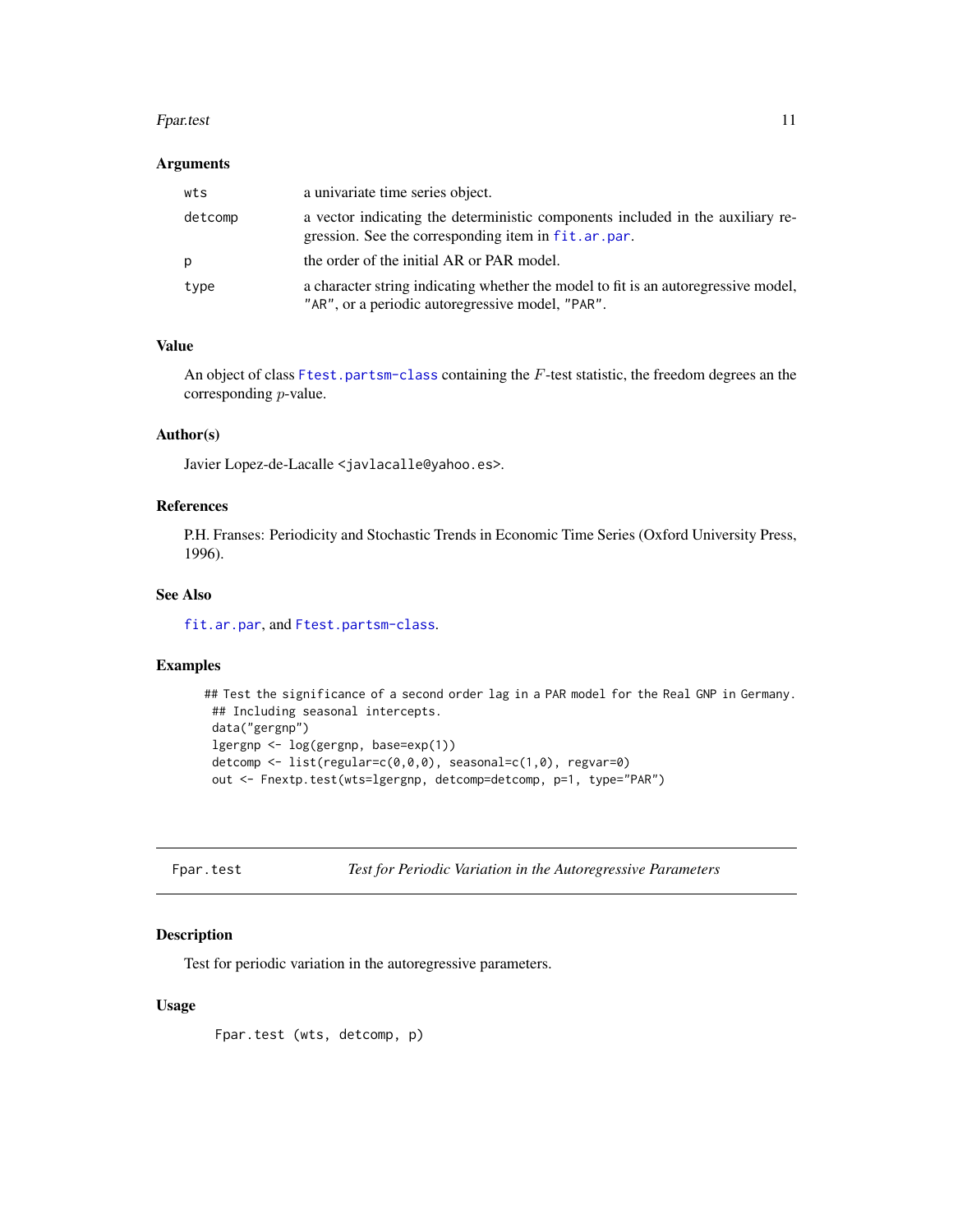#### Arguments

| wts     | a univariate time series object.                                                                                                      |
|---------|---------------------------------------------------------------------------------------------------------------------------------------|
| detcomp | a vector indicating the deterministic components included in the auxiliary re-<br>gression. See the corresponding item in fit.ar.par. |
| D       | the order of the initial AR or PAR model.                                                                                             |

#### Details

An F-test based on the residual sum of squares is performed to test for periodic variation in the autoregressive parameters.

On the basis of the following model,

 $y_t = \phi_{1s} y_{t-1} + ... + \phi_{ps} y_{t-p} + \epsilon_t,$ 

for  $s = 1, ..., S$ , where S is the periodicity of the time series,

the null-hypothesis is non-periodicity:  $\phi_{is} = \phi_i$ , for  $s = 1, ..., S$  and  $i = 1, 2, ..., p$ . When the null hypothesis is imposed an  $AR(p)$  is estimated, whereas the alternative is a  $PAR(p)$  model.

The F-statistic when four seasonal intercepts are included follows an  $F((S-1)^*p, n-(S+S^*p))$  distribution, where S is the periodicity of the series and n the number of observations.

## Value

An object of class [Ftest.partsm-class](#page-14-1) containing the F-test statistic, the freedom degrees an the corresponding p-value.

## Author(s)

Javier Lopez-de-Lacalle <javlacalle@yahoo.es>.

## See Also

[fit.ar.par](#page-4-1), and [Ftest.partsm-class](#page-14-1).

#### Examples

```
## Test for periodicity in a second order PAR model for
## the logarithms of the Real GNP in Germany time series.
data("gergnp")
lgergnp <- log(gergnp, base=exp(1))
detcomp <- list(regular=c(0,0,0), seasonal=c(1,0), regvar=0)
out <- Fpar.test(wts=lgergnp, detcomp=detcomp, p=2)
```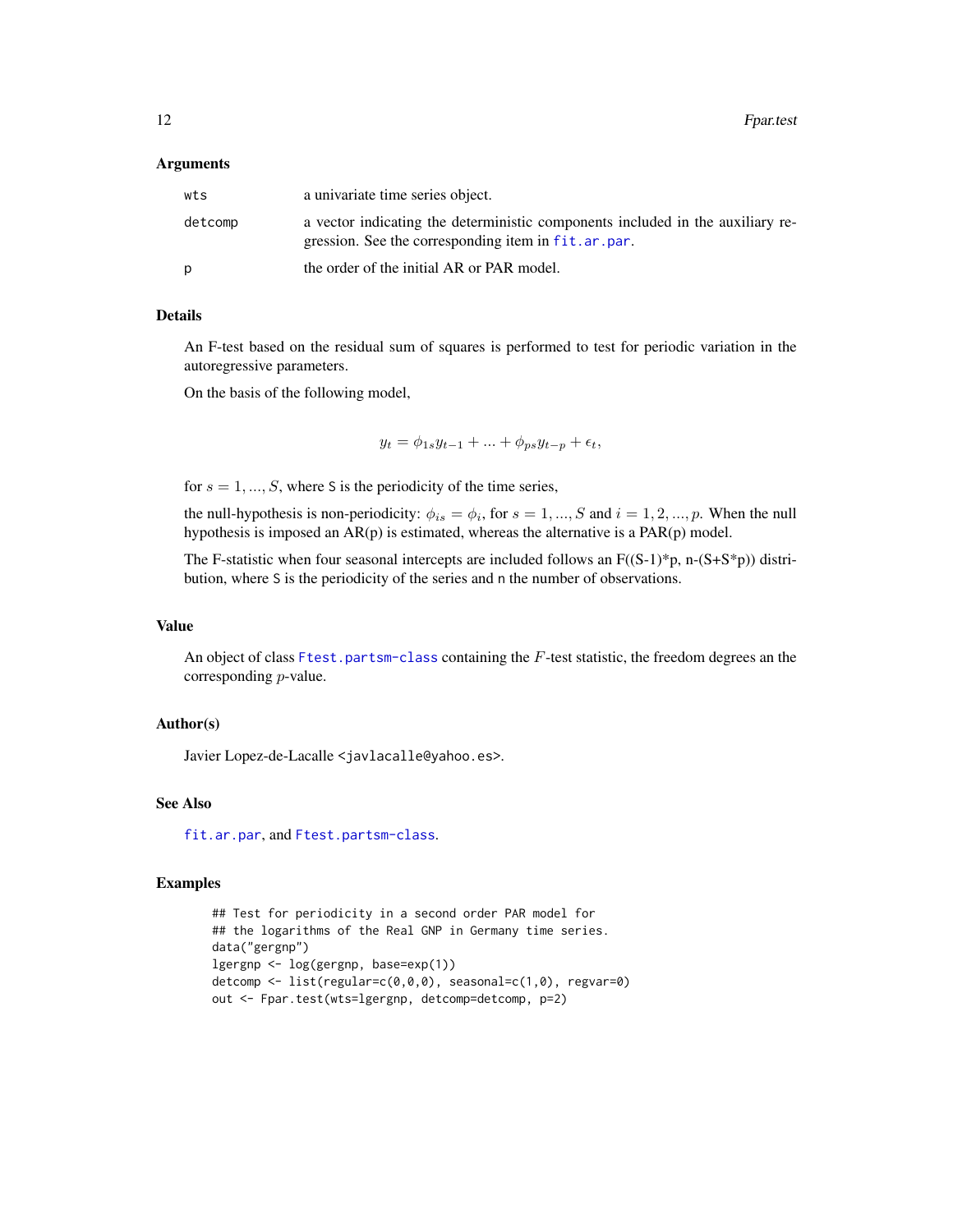<span id="page-12-1"></span><span id="page-12-0"></span>Fpari.piar.test *Test for a Parameter Restriction in a PAR Model.*

#### **Description**

This function performs a test for a parameter restriction in a PAR model. Two restrictions can be considered and entail that the process contain either the unit root 1 or the seasonal unit root -1. In this version PAR models up to order 2 can be considered.

#### Usage

```
Fpari.piar.test (wts, detcomp, p, type)
```
#### Arguments

| wts     | a univariate time series object.                                                                                                                                  |
|---------|-------------------------------------------------------------------------------------------------------------------------------------------------------------------|
| detcomp | a vector indicating the deterministic components included in the auxiliary re-<br>gression. See the corresponding item in fit.ar.par.                             |
| p       | the order of the initial AR or PAR model. In this version PAR models up to<br>order 2 with seasonal intercepts are considered.                                    |
| type    | a character string indicating which restriction should be tested. "PARI1" indi-<br>cates that the unit root is tested whereas "PARI-1" test for the unit root -1. |

#### Details

On the basis of the following PAR model (in this version PAR models up to order 2 are considered and seasonal intercepts are included default),

 $y_t = \mu_s + \alpha_s y_{t-1} + \beta_s (y_{t-1} - \alpha_{s-1} y_{t-2}) + \epsilon_t,$ 

for  $s = 1, ..., S$ , two different hypotheses can be tested:

- $H0: \alpha_s = 1, for s = 1, ... S 1,$
- $H0: \alpha_s = -1$ ,  $fors = 1, ...S 1$ .

For S=4, if the hypothesis  $\alpha_1 * \alpha_2 * \alpha_3 * \alpha_4 = 1$  cannot be rejected (see [LRurpar.test\)](#page-18-1), the null hypotheses above entails that either  $\alpha_4 = 1$  or  $\alpha_4 = -1$ .

When the first H0 is not rejected, the PAR model contains the unit root 1, and the periodic difference filter is just the first order difference,  $(1 - L)$ , where L is the lag operator.

When the second H0 is not rejected, the PAR model contains the unit root -1, and the periodic difference filter is simplified as  $(1 + L)$ .

In both null hypotheses it is said that the data behave as a PAR model for an integrated series, known as PARI. If those null hypotheses are rejected, the corresponding model is called a periodically integrated autoregressive model, PIAR.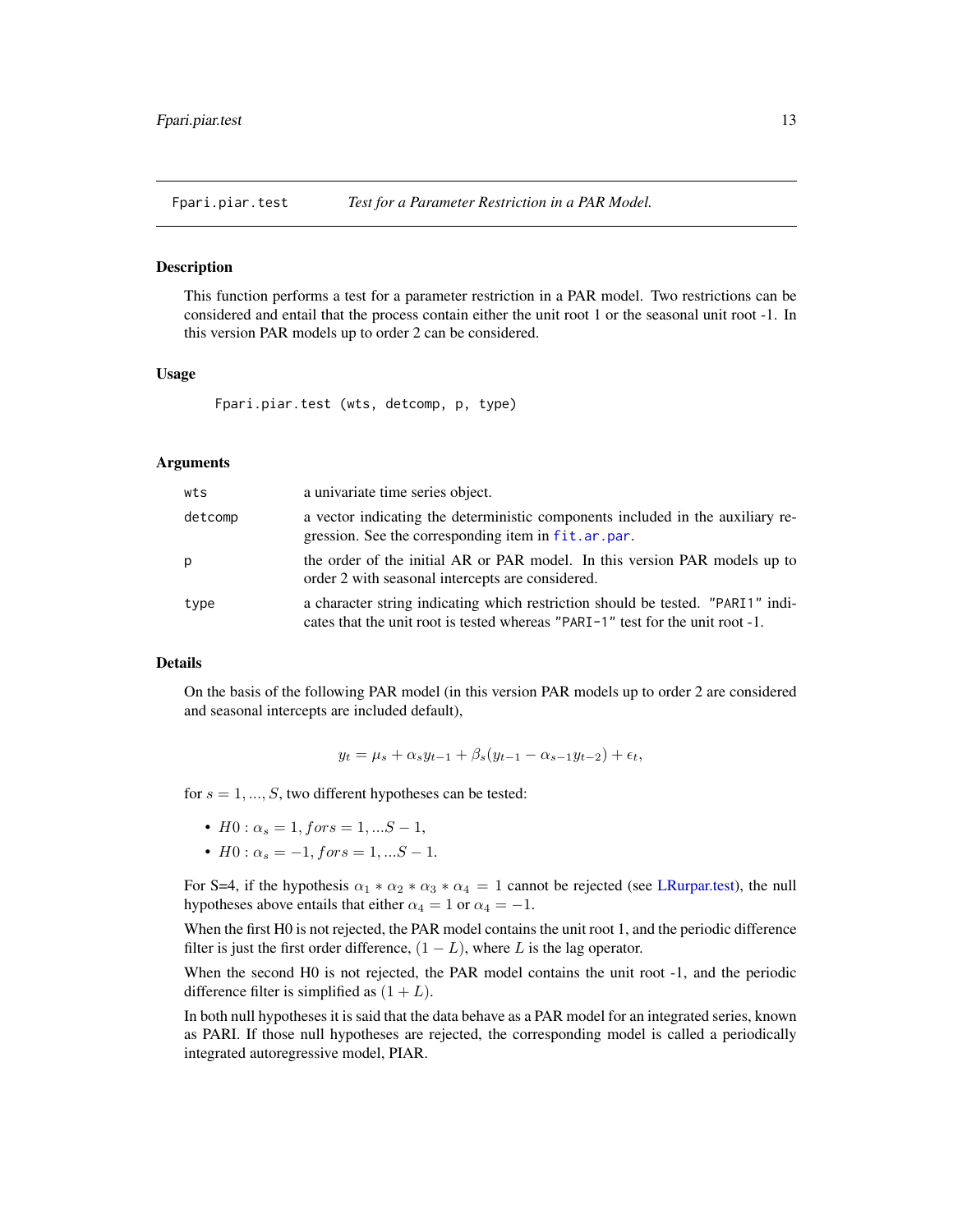The asymptotic distribution of the F-statistic is  $F(S-1, n-k)$ , where n is the number of observations and  $k$  the number of regressors.

In this version PAR models up to order 2 can be considered.

## Value

An object of class [Ftest.partsm-class](#page-14-1) containing the F-test statistic, the freedom degrees an the corresponding p-value.

#### Author(s)

Javier Lopez-de-Lacalle <javlacalle@yahoo.es>.

## See Also

[Ftest.partsm-class](#page-14-1), and [LRurpar.test](#page-18-1).

## Examples

```
## Test for the unit root 1 in a PAR(2) with seasonal intercepts for
## the logarithms of the Real GNP in Germany.
data("gergnp")
lgergnp <- log(gergnp, base=exp(1))
detcomp <- list(regular=c(0,0,0), seasonal=c(1,0), regvar=0)
out <- Fpari.piar.test(wts=lgergnp, detcomp=detcomp, p=2, type="PARI1")
```
<span id="page-13-1"></span>Fsh.test *Test for Seasonal Heteroskedasticity*

#### Description

Test for seasonal heteroskedasticity.

## Usage

Fsh.test (res, s)

## Arguments

| res | a vector containing the data to be tested. |
|-----|--------------------------------------------|
| - S | the periodicity of the data.               |

<span id="page-13-0"></span>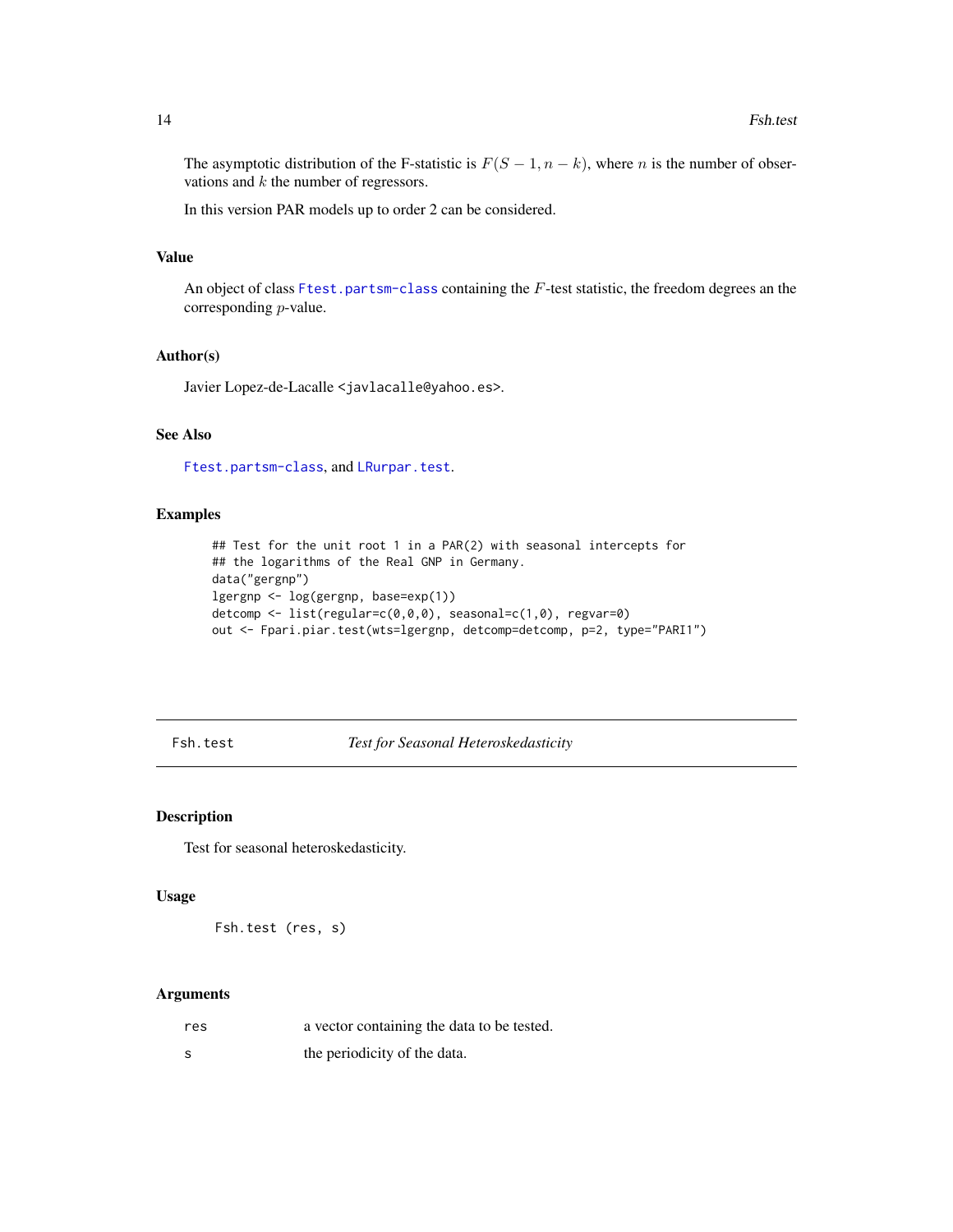## <span id="page-14-0"></span>Ftest.partsm 15

## Details

On the basis of the following model,

$$
x_t^2 = \omega_0 + \omega_1 D_{1,t} + \dots + \omega_{S-1} D_{S-1,t} + \epsilon_t,
$$

where S is the periodicity of the data, the null hypothesis of

the null-hypothesis  $\omega_i = 0$ , for  $i = 1, ..., S - 1$  is tested.

The F-statistic follows an  $F((S-1), n-k)$  distribution, where n is the number of observations and k the number of parameters.

#### Value

An object of class [Ftest.partsm-class](#page-14-1) containing the F-test statistic, the freedom degrees an the corresponding p-value.

#### Author(s)

Javier Lopez-de-Lacalle <javlacalle@yahoo.es>.

## See Also

[Ftest.partsm-class](#page-14-1).

## Examples

```
## Fsh test for the residuals of the first differences
## of the logarithms of the Real GNP in Germany
## on an AR(4) model with seasonal intercepts.
data("gergnp")
lgergnp <- log(gergnp, base=exp(1))
wts <- ts(c(NA, diff(gergnp, lag=1)), frequency=4, start=start(lgergnp))
detcomp=list(regular=c(0,0,0), seasonal=c(1,0), regvar=0)
ar4 <- fit.ar.par(wts=lgergnp, type="AR", p=4, detcomp=detcomp)
out <- Fsh.test(res=residuals(ar4@lm.ar), s=frequency(wts))
```
Ftest.partsm *Ftest.partsm Class*

#### <span id="page-14-1"></span>Description

This class contains the information provided by the  $F$ -tests available in the package 'partsm'.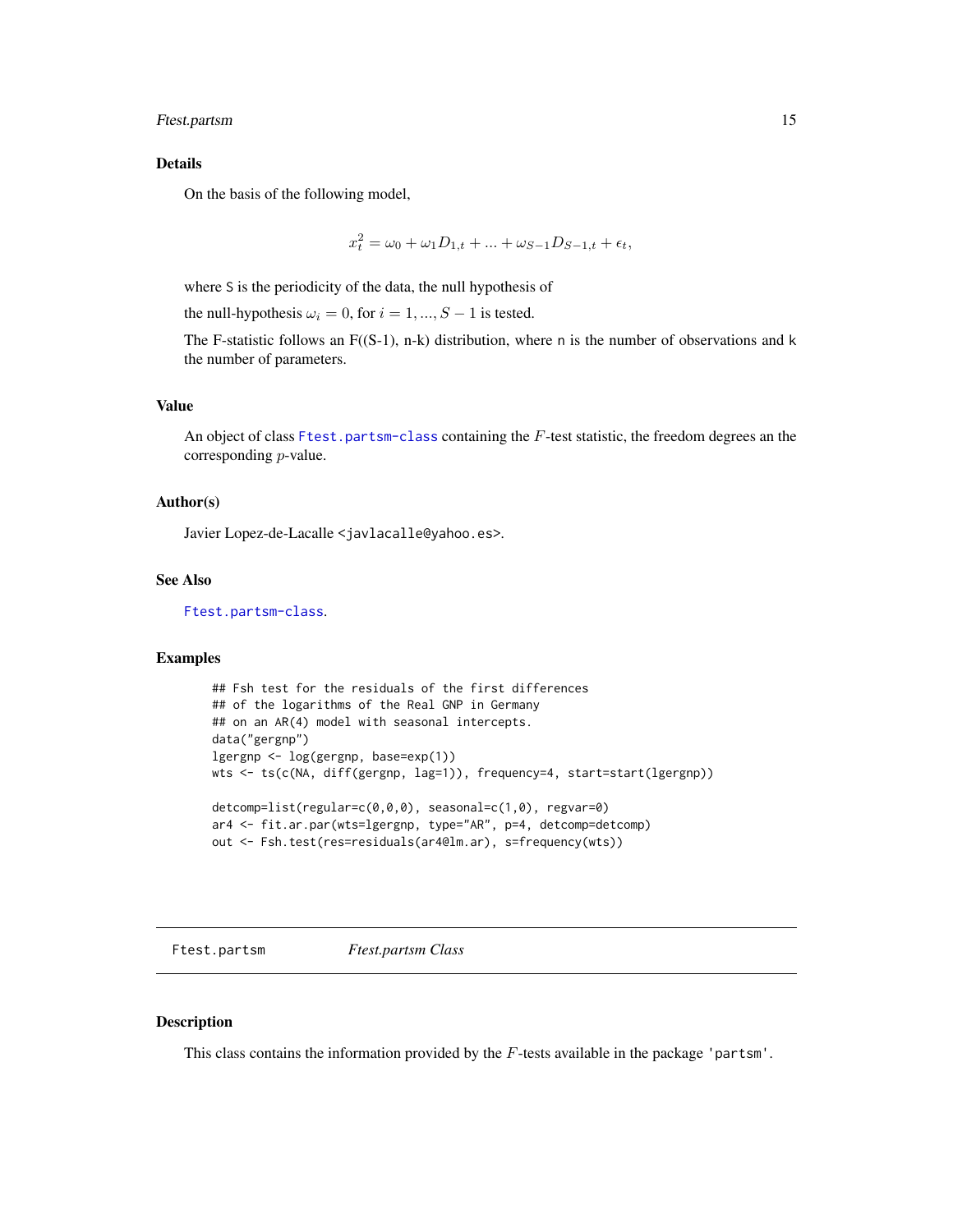## <span id="page-15-0"></span>**Slots**

- test.label: Object of class "character": A label to identify the test that the information is related to.
- test.name: Object of class "character": A one-line description of the test.
- p: Object of class "numeric": The order of the AR or PAR model.
- Fstat: Object of class "numeric": The F-statistic.
- df: Object of class "numeric": The freedom degrees.
- pval: Object of class "numeric": The p-value.
- pvl: Object of class "character": A symbol indicating the significance of the F-statistic according to usual codes, *i.e.* Signif. codes: 0 '\*\*\*' 0.001 '\*\*' 0.01 '\*' 0.05 '.' 0.1 ' ' 1.
- h0md: Object of class "1m": The summary of the model fitted for the null hypothesis.
- hamd: Object of class "ANY": The summary of the model fitted for the alternative hypothesis.

## Methods

- show: This method reports the F-test statistic, the null and the alternative hypotheses entailed in the procedure, as well as the freedom degrees, the p-value and the codified p-value.
- summary: In addition to the information reported by show, a summary of the fitted models for the null and the alternative hypotheses is also added.

#### Author(s)

Javier Lopez-de-Lacalle <javlacalle@yahoo.es>.

## References

P.H. Franses: Periodicity and Stochastic Trends in Economic Time Series (Oxford University Press, 1996).

#### See Also

[Fnextp.test](#page-9-1), [Fpar.test](#page-10-1), [Fsh.test](#page-13-1), and [Fpari.piar.test](#page-12-1).

gergnp *Real GNP in Germany (1960.1-1990.4)*

#### **Description**

Real GNP in Germany. Sample: 1960.1 - 1990.4. This time series is part of the data set used in the book Franses (1996).

#### Usage

data ("gergnp")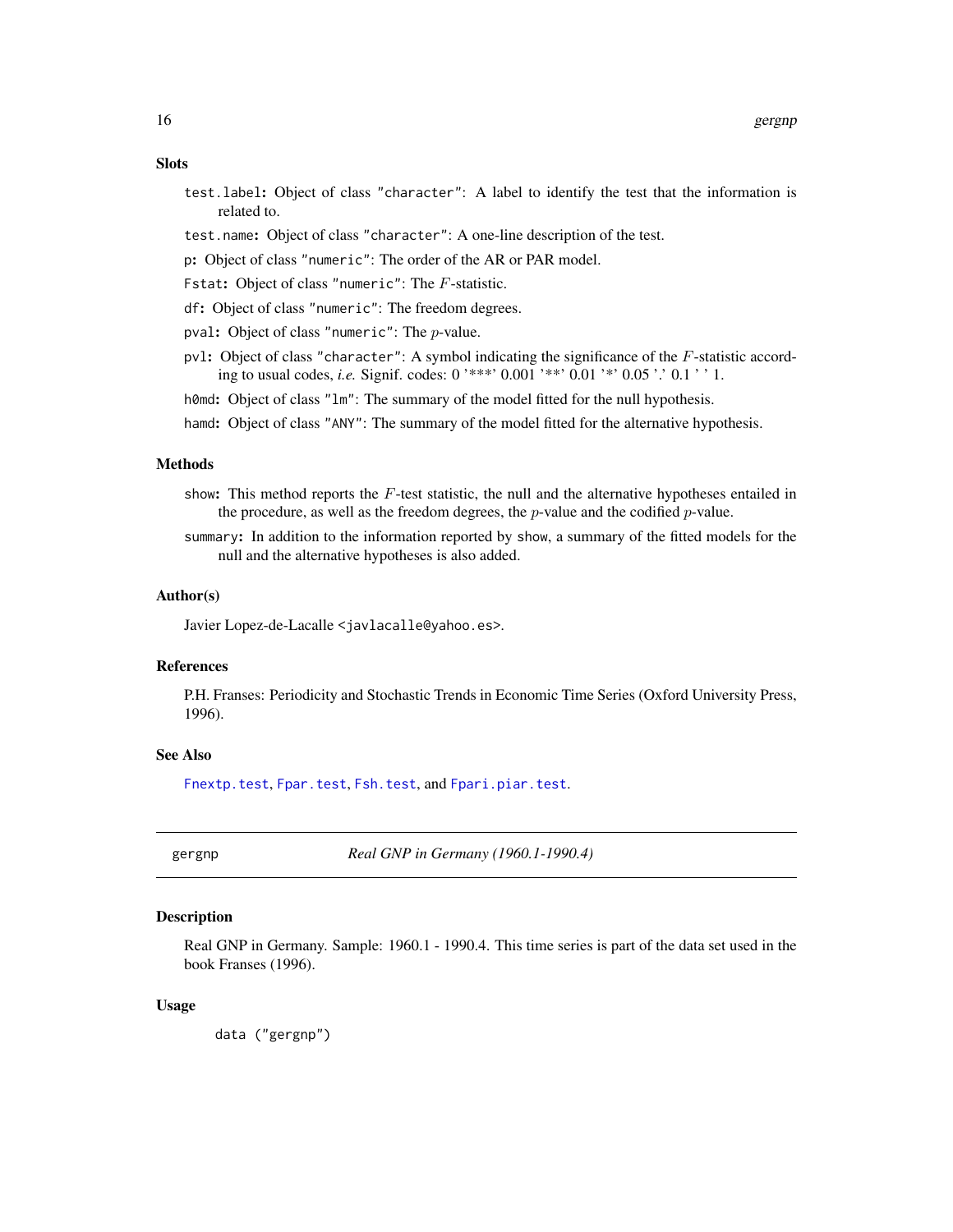#### <span id="page-16-0"></span>gergnpsa 17

## Format

An object of class 'ts' containing the data.

## Source

Previously available on P.H. Franses's homepage: <https://www.eur.nl/en/people/philip-hans-franses>.

## References

P.H. Franses: Periodicity and Stochastic Trends in Economic Time Series (Oxford University Press, 1996).

J. Wolters (1992): Persistence and Seasonality in Output and Employment of the Federal Republic of Germany, *Recherches Economiques de Louvain*, 58 pp.421-39.

gergnpsa *Real GNP in Germany (1960.1-1990.4). Seasonally Adjusted*

## Description

Real GNP in Germany. Sample: 1960.1 - 1990.4. Remark: Seasonally Adjusted. This time series is part of the data set used in the book Franses (1996).

#### Usage

```
data ("gergnpsa")
```
## Format

An object of class 'ts' containing the data.

#### Source

Previously available on P.H. Franses's homepage: <https://www.eur.nl/en/people/philip-hans-franses>.

#### References

P.H. Franses: Periodicity and Stochastic Trends in Economic Time Series (Oxford University Press, 1996).

J. Wolters (1992): Persistence and Seasonality in Output and Employment of the Federal Republic of Germany, *Recherches Economiques de Louvain*, 58 pp.421-39.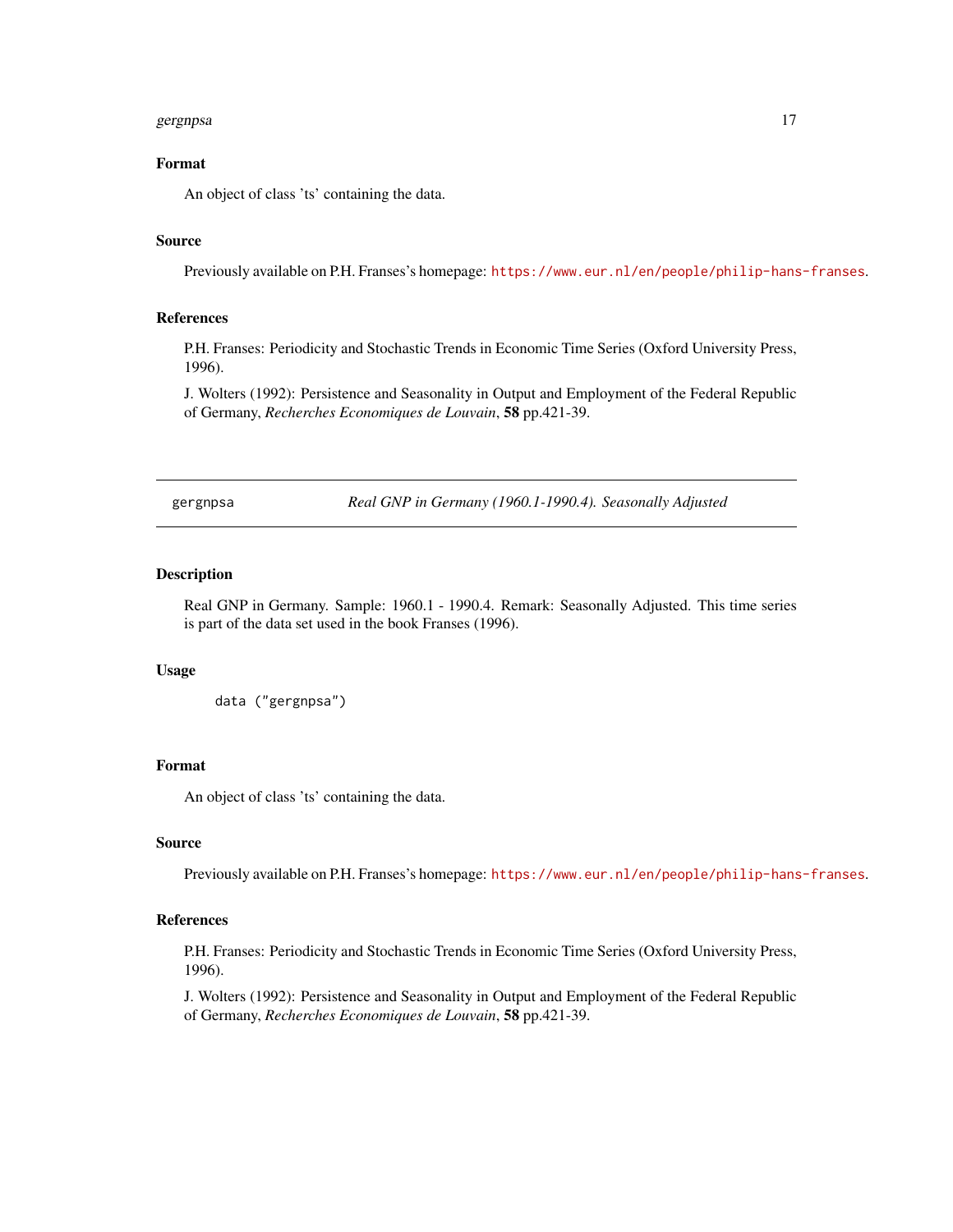<span id="page-17-1"></span><span id="page-17-0"></span>

This class contains the information provided by [LRurpar.test](#page-18-1).

## **Slots**

test.label: Object of class "character": A label to identify the test.

test.name: Object of class "character": A one-line description of the test.

p: Object of class "numeric": The lag order parameter of the model.

LR: Object of class "numeric": The LR statistic.

LRtau: Object of class "numeric": The one side test statistic.

h0nls: Object of class "matrix": The estimated coefficients of the non-linear PIAR model.

halm: Object of class "1m": The estimated PAR model for the alternative hypotheses.

### Methods

- show: Shows the LR statistics and a one-side test constructed as  $sign(g(\hat{\alpha}) 1) * LR^{1/2}$ , where  $g(\hat{\alpha})$  is the product of the periodic differencing filter parameters estimated under the alternative.
- summary: Displays the same output as show but a summary of the null and the alternative hypotheses is also displayed.

## Author(s)

Javier Lopez-de-Lacalle <javlacalle@yahoo.es>.

## References

P.H. Franses: Periodicity and Stochastic Trends in Economic Time Series (Oxford University Press, 1996).

## See Also

[LRurpar.test](#page-18-1).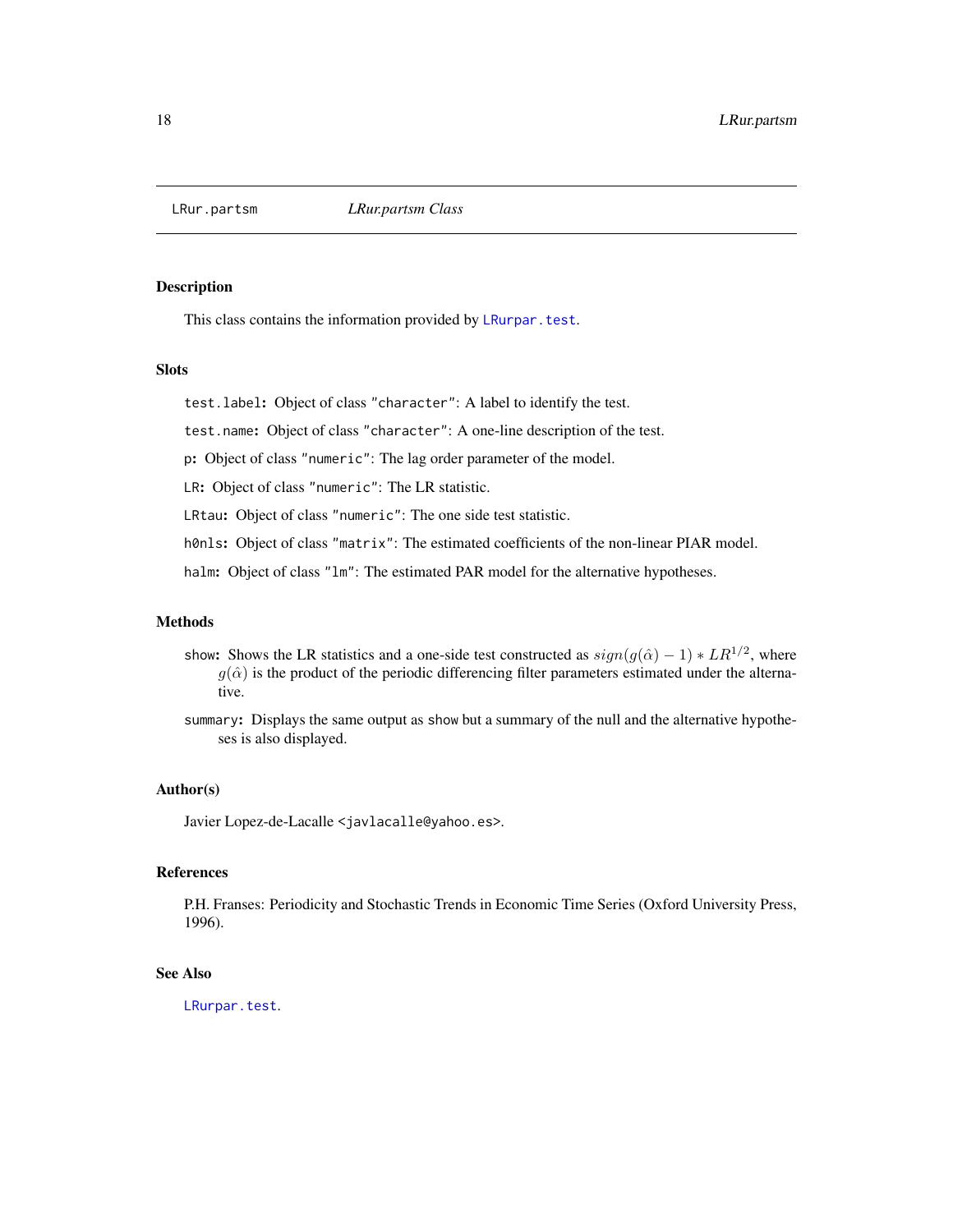<span id="page-18-1"></span><span id="page-18-0"></span>

This function performs the likelihood ratio test for a single unit root in a PAR(p) model up to order 2.

#### Usage

LRurpar.test (wts, detcomp, p)

## Arguments

| wts     | a univariate time series object.                                                                                                      |
|---------|---------------------------------------------------------------------------------------------------------------------------------------|
| detcomp | a vector indicating the deterministic components included in the auxiliary re-<br>gression. See the corresponding item in fit.ar.par. |
| p       | the order of the PAR model. In this version first and second order models are<br>considered.                                          |

## Details

In a quarterly time series, the PAR(1) model,  $y_t = \alpha_{s,1} y_{t-1} + \epsilon_t$  with  $\epsilon_t ID(0, 1)$ , contains a unit root if  $g(\alpha) = \prod_{s=1}^4 \alpha_{s,1} = 1$ . To test this hypothesis, a likelihood ratio test, LR, is built as the logarithm of the ratio between the residual sum of squares in the unrestricted and the restricted model, weighted by the number of observations.

The unrestricted PAR model is estimated by OLS, whereas the model in which the null hypothesis is imposed, *i.e.*  $\Pi_{s=1}^4 \alpha_{s,1} = 1$ , is estimated by nonlinear least squares.

The critical values are reported in Osterwald-Lenum (1992), table 1.1 (for the case where  $p-r = 1$ ).

In this version, PAR models up to order 2 with seasonal intercepts are considered, since the function [fit.piar](#page-7-1) does not allow for higher orders.

#### Value

An object of class [LRur.partsm-class](#page-17-1) containing the LR statistics and a one-side test constructed as  $sign(g(\hat{\alpha}) - 1) * LR^{1/2}$ , where  $g(\hat{\alpha})$  is the product of the periodic differencing filter parameters estimated under the alternative.

#### Author(s)

Javier Lopez-de-Lacalle <javlacalle@yahoo.es>.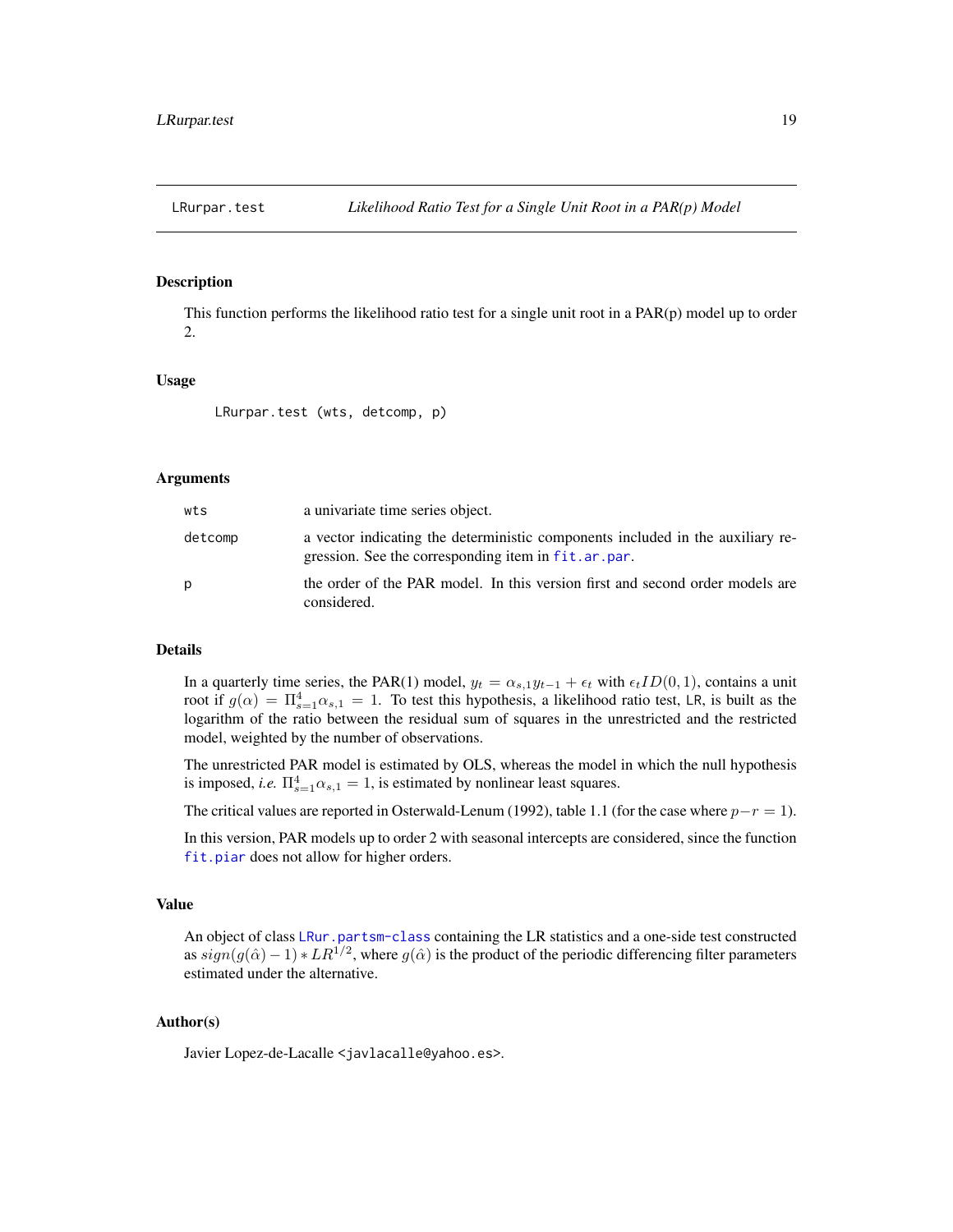#### <span id="page-19-0"></span>References

H.P. Boswijk and P.H. Franses (1996), Unit roots in periodic autoregressions. *Journal of Time series Analysis*, 17, pp. 221-245.

P.H. Franses: Periodicity and Stochastic Trends in Economic Time Series (Oxford University Press, 1996).

Osterwald-Lenum, M. (1992), A Note with Quantiles of the Asymptotic Distribution of the Maximum Likelihood Cointegration Rank Test Statistics: Four Cases. *Oxford Bulletin of Economics and Statistics*, 54, pp.461-472.

#### See Also

[fit.ar.par](#page-4-1), [fit.piar](#page-7-1), and [LRur.partsm-class](#page-17-1).

#### Examples

```
## Test for a single unit root in a PAR(2) model with seasonal intercepts for the
## logarithms of the Real GNP in Germany.
data("gergnp")
lgergnp <- log(gergnp, base=exp(1))
detcomp <- list(regular=c(0,0,0), seasonal=c(1,0), regvar=0)
out <- LRurpar.test(wts=lgergnp, detcomp=detcomp, p=2)
```
MVPAR-class *MVPAR Class*

#### Description

This class contains the matrices for the multivariate representation of an object of class [fit.partsm-class](#page-6-1).

#### **Slots**

- Phi0: Object of class "matrix": Matrix for the multivariate representation. See details in [PAR.MVrepr-methods](#page-22-1).
- Phi1: Object of class "matrix": Matrix for the multivariate representation. See details in PAR. MVrepr-methods.

Gamma.eigenvalues: Object of class "numeric": Eigenvalues of the matrix  $Phi^{-1}\%*\%Phi^{-1}.$ 

tvias: Object of class "matrix": Time-varying impact of accumulation of shocks calculated as  $Phi^{-1}\% * \%Phi^{-1}$ :  $\%Phi^{-1}$ .

## Methods

show signature(object = "MVPAR"): Shows the information contained in the slots.

## Author(s)

Javier Lopez-de-Lacalle <javlacalle@yahoo.es>.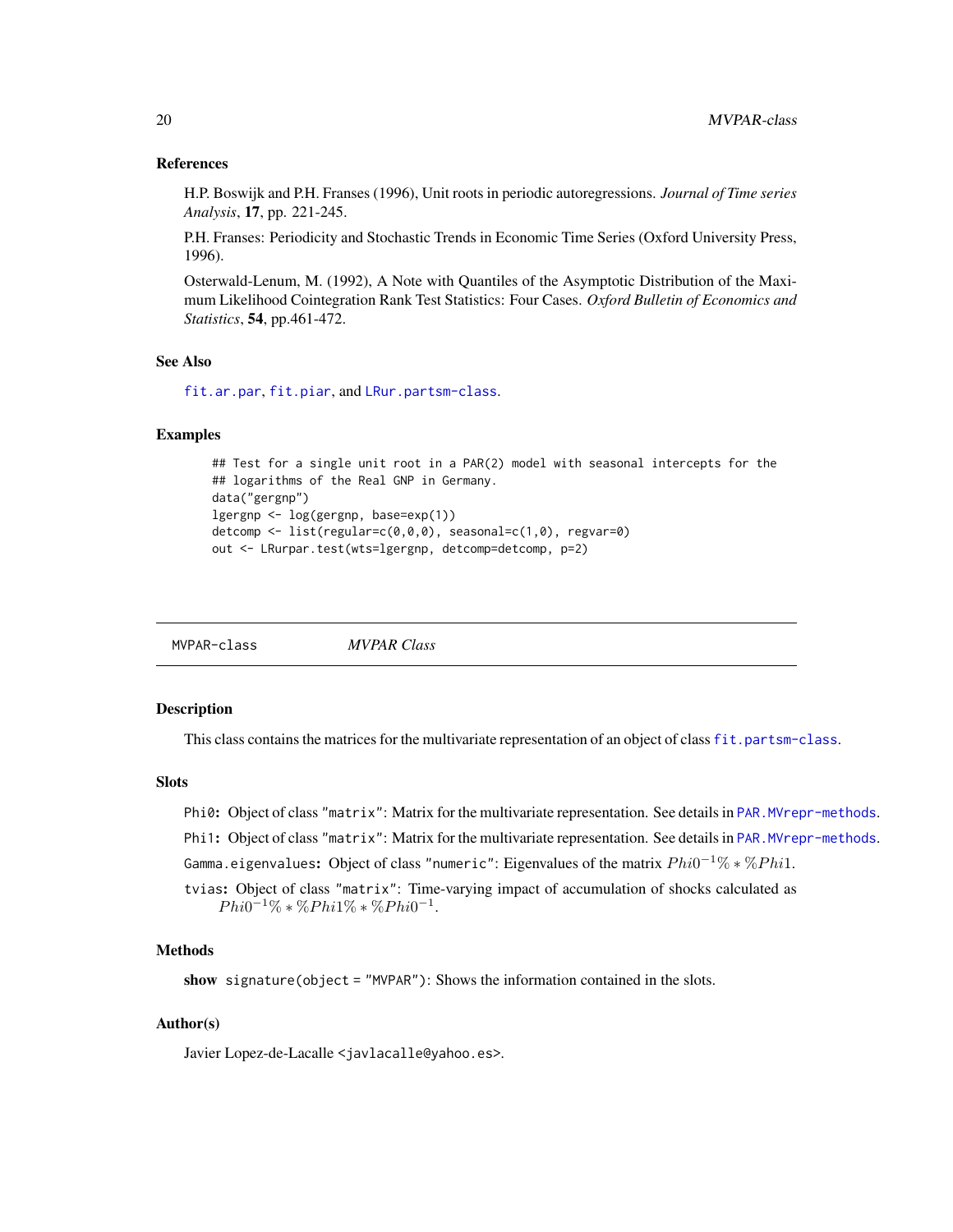## <span id="page-20-0"></span>MVPIAR-class 21

#### References

P.H. Franses: Periodicity and Stochastic Trends in Economic Time Series (Oxford University Press, 1996).

#### See Also

[PAR.MVrepr-methods](#page-22-1), and [fit.partsm-class](#page-6-1).

| MVPIAR-class | <b>MVPIAR Class</b> |  |
|--------------|---------------------|--|
|              |                     |  |

## Description

This class contains the matrices for the multivariate representation of an object of class [fit.piartsm-class](#page-8-1).

## Slots

Phi0: Object of class "matrix": Matrix for the multivariate representation. See details in [PAR.MVrepr-methods](#page-22-1). Phi1: Object of class "matrix": Matrix for the multivariate representation. See details in PAR. MVrepr-methods. Gamma.eigenvalues: Object of class "numeric": Eigenvalues of the matrix  $Phi^{-1}\%*\%Phi^{-1}.$ 

tvias: Object of class "matrix": Time-varying impact of accumulation of shocks calculated as

 $Phi^{-1}\% * \%Phi^{-1}$ :  $\%Phi^{-1}$ .

Omega0: Object of class "ANY": Matrix for internal use.

Omega1: Object of class "ANY": Matrix for internal use.

Pi0: Object of class "ANY": Matrix for internal use.

Pi1: Object of class "ANY": Matrix for internal use.

## Methods

show signature(object = "MVPIAR"): Shows the information contained in the slots.

#### Author(s)

Javier Lopez-de-Lacalle <javlacalle@yahoo.es>.

## References

P.H. Franses: Periodicity and Stochastic Trends in Economic Time Series (Oxford University Press, 1996).

## See Also

[PAR.MVrepr-methods](#page-22-1), and [fit.piartsm-class](#page-8-1).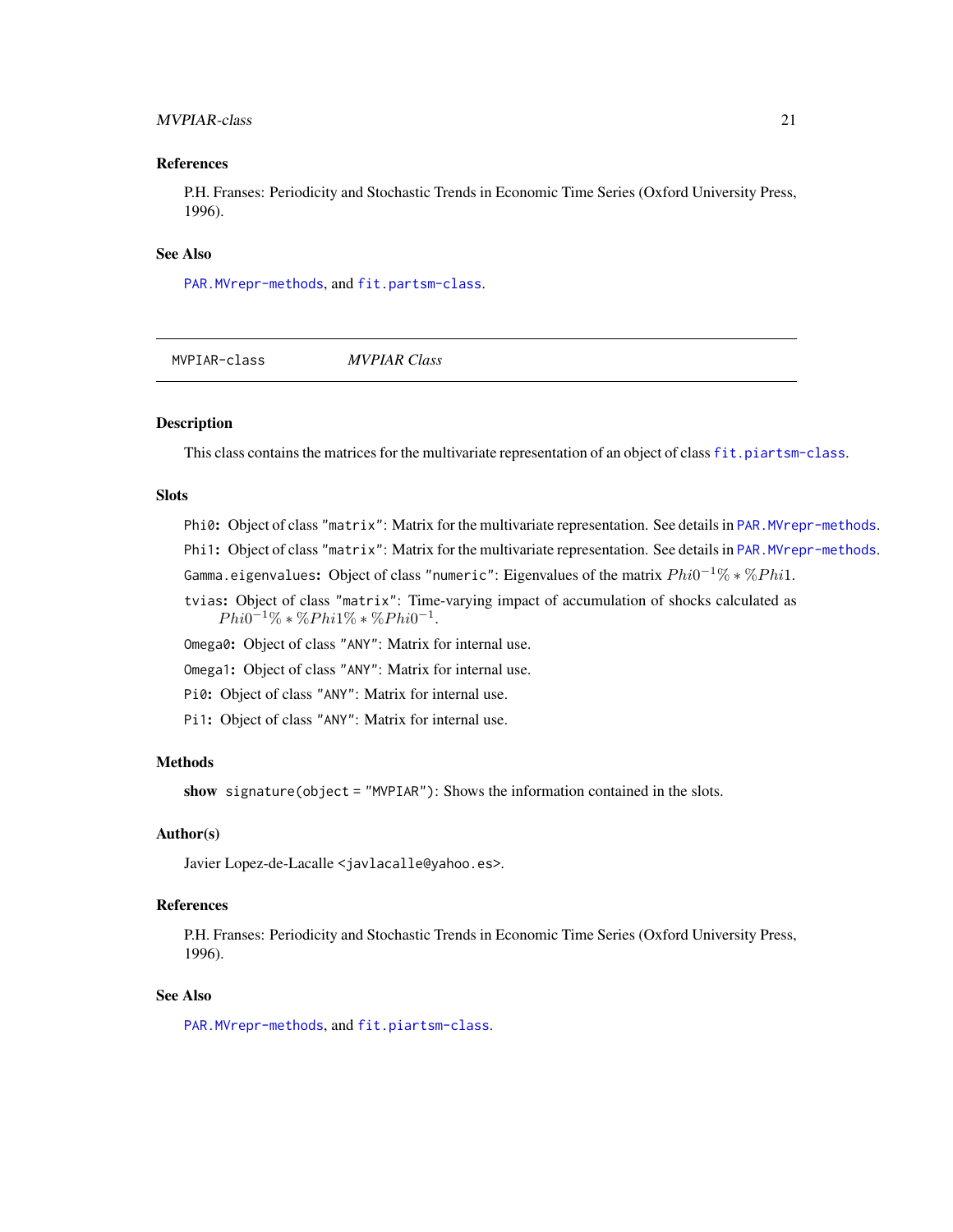<span id="page-21-0"></span>

The function PAR. MVrepr applied on the out.par object of class fit.partsm, shows the multivariate representation as well as some complementary information of a PAR process.

#### Usage

```
PAR.MVrepr(object)
```
## Arguments

object An object of class fit.partsm or fit.piartsm

## Details

For more information, see the vignette, section 2.

#### Value

A list with different objects

#### Author(s)

Javier Lopez-de-Lacalle <javlacalle@yahoo.es>.

## References

P.H. Franses: Periodicity and Stochastic Trends in Economic Time Series (Oxford University Press, 1996).

## Examples

```
## Models for the the logarithms of the Real GNP in Germany.
data("gergnp")
lgergnp <- log(gergnp, base=exp(1))
## Fit an PAR model
detcomp <- list(regular=c(0,0,0), seasonal=c(1,0), regvar=0)
out.par <- fit.ar.par(wts=lgergnp, type="PAR", detcomp=detcomp, p=2)
## Show the matrix representation:
out.MV <- PAR.MVrepr(out.par)
out.MV
```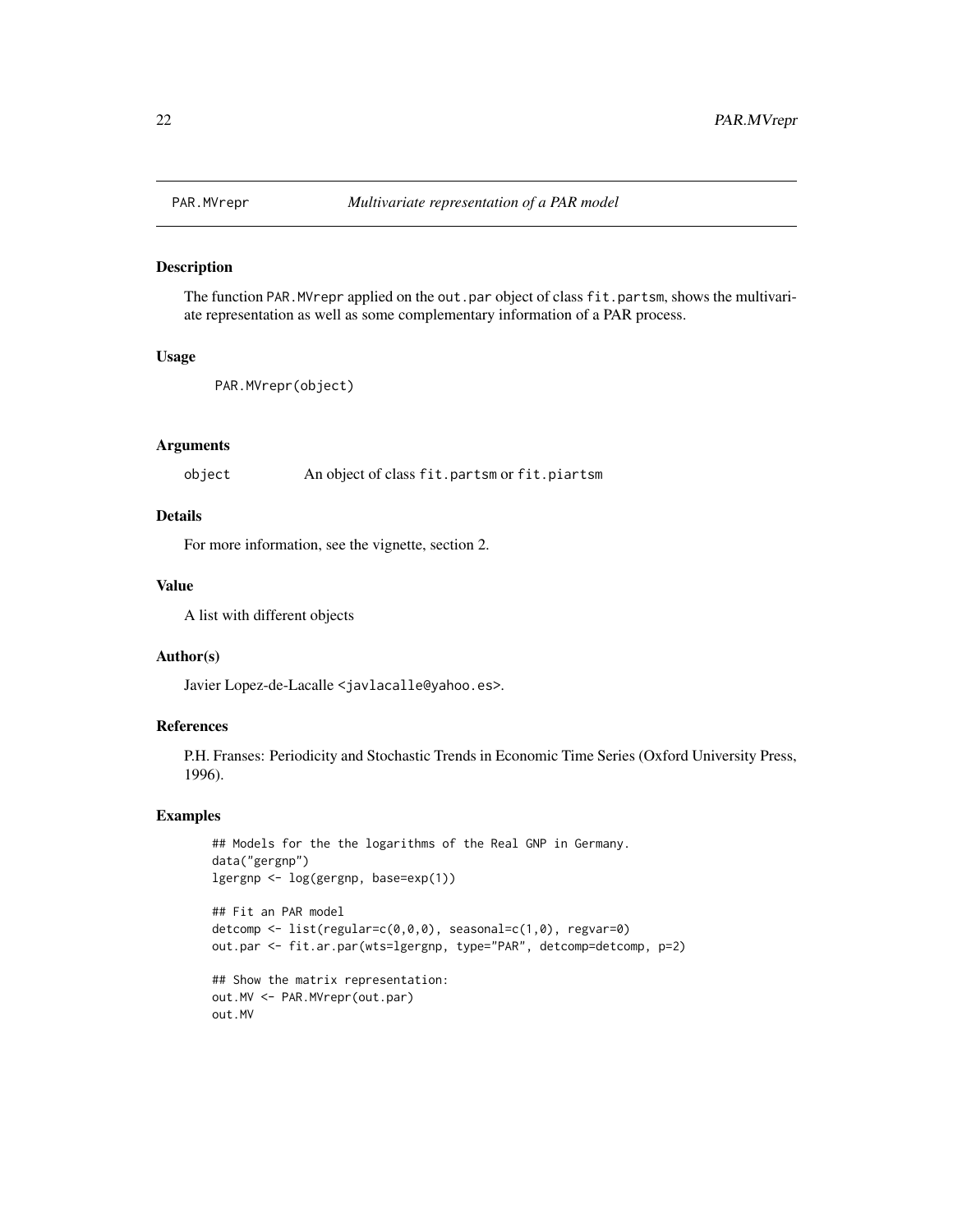<span id="page-22-1"></span><span id="page-22-0"></span>PAR.MVrepr-methods *Method for Building the Matrices for the Multivariate Representation of a PAR Model*

## Description

This method provides the relevant matrices for the multivariate representation of a PAR or PIAR model fitted by the functions [fit.ar.par](#page-4-1), and [fit.piar](#page-7-1).

#### Details

In a quarterly time series, the periodic autoregressive model of order  $p$  less or equal to 4,

$$
y_t = \psi_s + \phi_{1s} y_{t-1} + \phi_{2s} y_{t-2} + \dots + \phi_{ps} y_{t-p} + \epsilon_t,
$$

with  $s = 1, 2, 3, 4$ , can be written as a multivariate model as follows,

$$
\Phi_0 y_t = \Psi + \Phi_1 Y_{T-1} + \epsilon_T,
$$

where  $\Phi_0$  and  $\Phi_1$  are  $S \times S$  matrices containing the  $\phi_{is}$  parameters.  $\Phi_0 =$ 

| 1            | 0            | $\Omega$     | $\mathbf{0}$ |
|--------------|--------------|--------------|--------------|
| $-\phi_{12}$ | 1            | ∩            | $\Omega$     |
| $-\phi_{23}$ | $\phi_{13}$  | 1            | $\Omega$     |
| $-\phi_{34}$ | $-\phi_{24}$ | $-\phi_{14}$ |              |

 $\Phi_1 =$ 

| $\phi_{41}$ | $\phi_{31}$ | $\phi_{21}$ | $\phi_{11}$ |
|-------------|-------------|-------------|-------------|
| 0           | $\phi_{42}$ | $\phi_{32}$ | $\phi_{22}$ |
| ∩           | 0           | $\phi_{43}$ | $\phi_{33}$ |
| ∩           | ∩           | $\Omega$    | <i>Ф</i> 44 |

The periodically integrated model of order 2,

$$
y_t - \alpha_s y_{t-1} = \mu_s + \beta_s (y_{t-1} - \alpha_{s-1} y_{t-2}) + \epsilon_t,
$$

with  $s = 1, 2, 3, 4$ , can be written as a multivariate model as follows,

$$
\Phi_0 y_t = \Psi + \Phi_1 Y_{T-1} + \epsilon_T,
$$

where the matrix  $\Phi_0$  and  $\Phi_1$  are defined below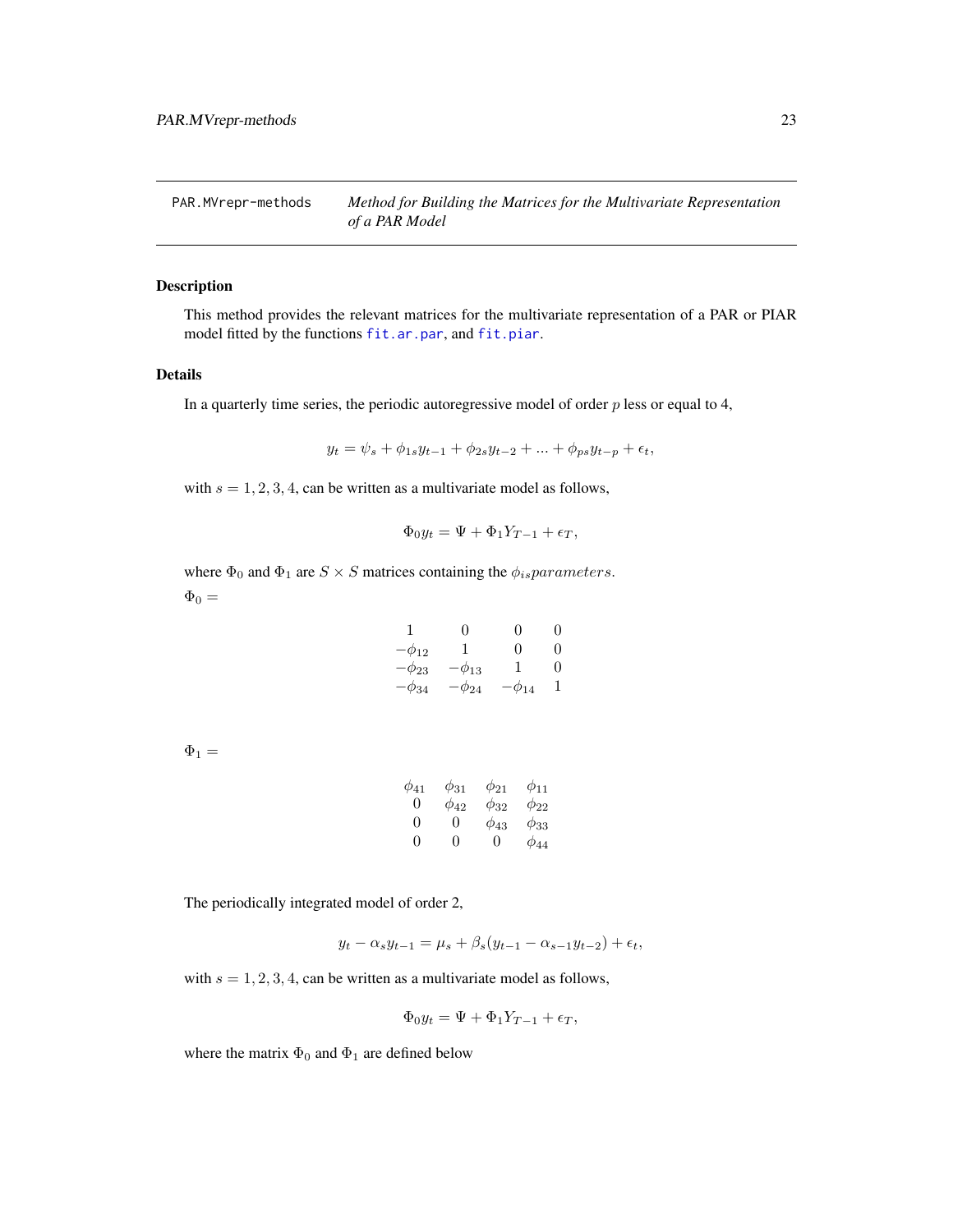24 PAR.MVrepr-methods

 $\Phi_0 =$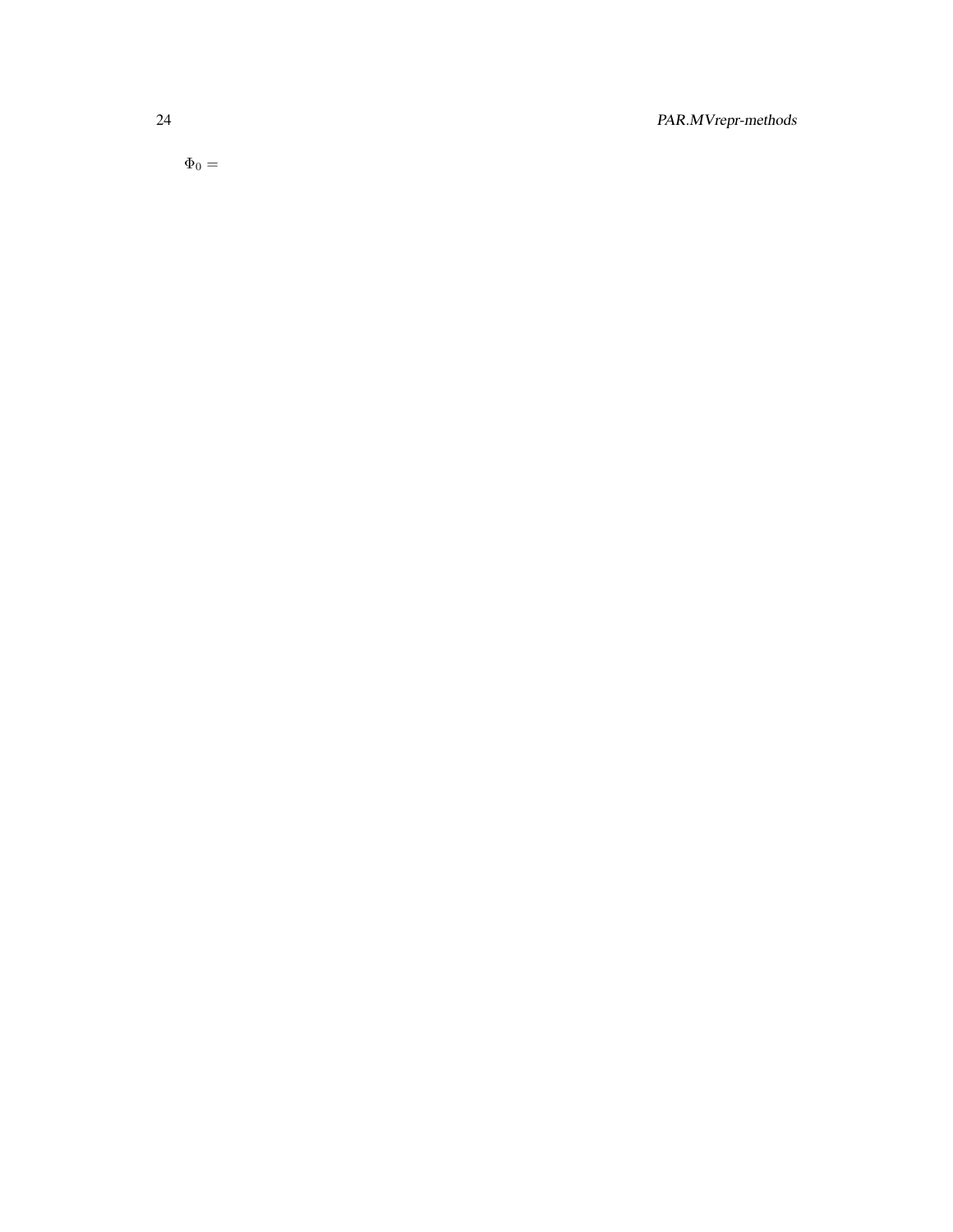$\Phi_1 =$ 

| 1                | 0                | 0               | 0              |
|------------------|------------------|-----------------|----------------|
| $\alpha_2$       | 1                | 0               | $\overline{0}$ |
| 0                | $\alpha_3$       | 1               | $\overline{0}$ |
| $\boldsymbol{0}$ | $\boldsymbol{0}$ | $\alpha_4$      | 1              |
|                  |                  |                 |                |
|                  |                  |                 |                |
|                  |                  |                 |                |
|                  |                  |                 |                |
| $\boldsymbol{0}$ | 0                | 0<br>$\alpha_1$ |                |
|                  |                  |                 |                |
| 0                | 0                | 0<br>$\theta$   |                |

0 0 0 0 0 0 0 0

The  $\Phi_0$  and  $\Phi_1$  matrices can be used to compute the impact of accumulation of the shocks  $\epsilon_t$ . The impact matrix is defined as  $\Gamma \Phi_0^{-1}$ , where  $\Gamma$  is  $\Phi_0^{-1} \Phi_0$ .

That row in which the values of the impact matrix are the highest, entails that the corresponding season undergoes more severe impacts from the accumulation of all shocks. Hence, it is more likely to display fluctuations in the stochastic trend. Put in other words, the impact matrix allow the practitioner to get an idea about how the stochastic trend and the seasonal fluctuations are related.

#### Methods

**object = "fit.partsm".** Provides a list object containing the estimated matrices  $Phi$ ,  $Phi$ ,  $Phi$ ,  $Phi$ eigen values of  $Phi^{-1}\% * \% Phil$ , and the time-varying impact of accumulation of shocks calculated as  $Phi^{-1}\% * \%Phi^{1}\% * \%Phi^{-1}$ . See details below.

object = "fit.piartsm". Provides the same list as in the latter case. See details below.

#### Author(s)

Javier Lopez-de-Lacalle <javlacalle@yahoo.es>.

#### See Also

[fit.partsm-class](#page-6-1), and [fit.piartsm-class](#page-8-1).

## Examples

## Load data and select the deterministic components. data("gergnp") lgergnp <- log(gergnp, base=exp(1)) detcomp <- list(regular=c(0,0,0), seasonal=c(1,0), regvar=0)

## Multivariate representation of a PAR(2) model with sesonal intercepts. out.par <- fit.ar.par(wts=lgergnp, type="PAR", detcomp=detcomp, p=2) PAR.MVrepr(out.par)

## Multivariate representation of a PIAR(2) model with sesonal intercepts. out.piar <- fit.piar(wts=lgergnp, detcomp=detcomp, p=2)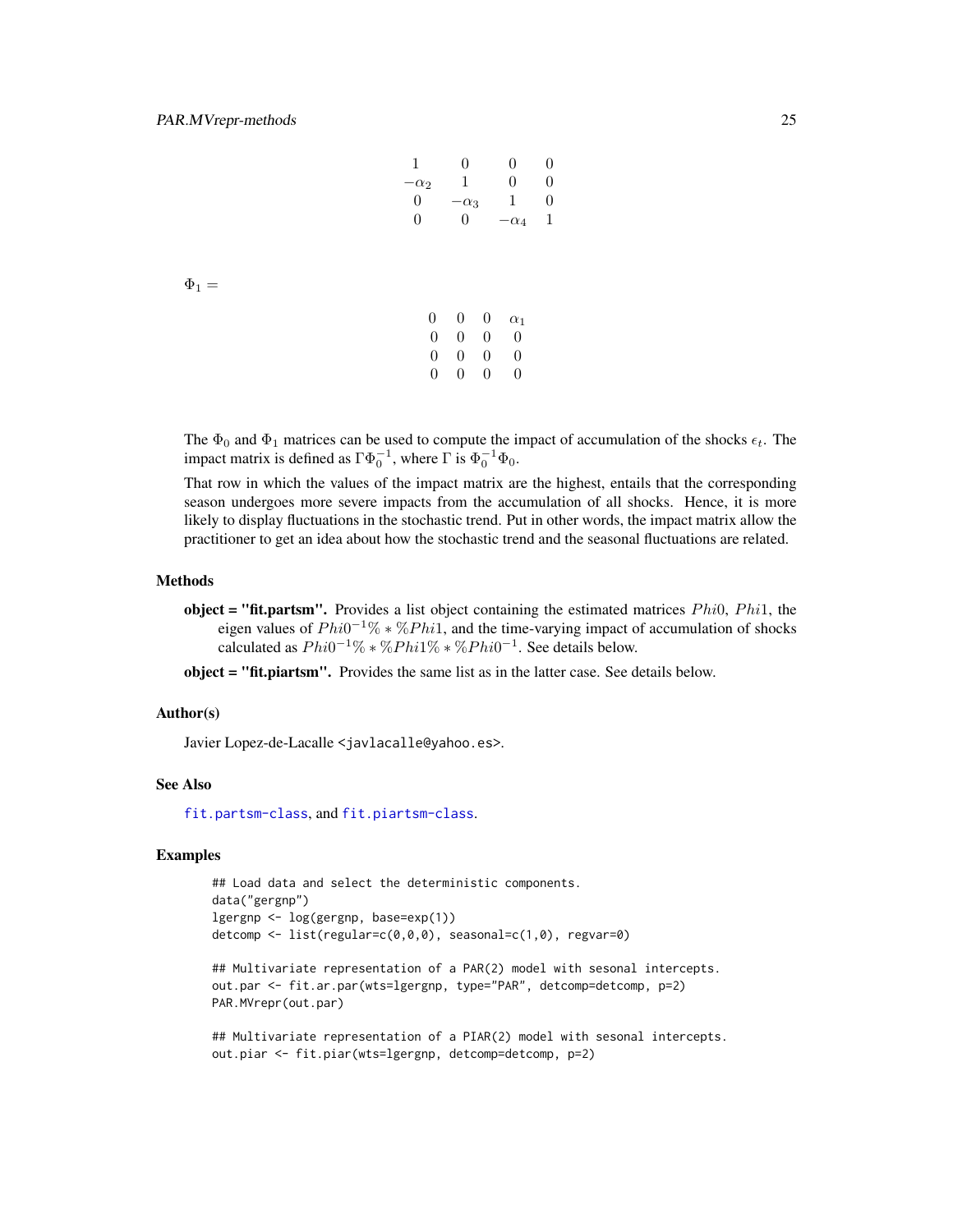```
PAR.MVrepr(out.piar)
```
plotpdiff *Graphical Representation of the Periodically Differenced Data*

## Description

On the basis of the estimated parameters in a PIAR model, this function displays the periodically differenced data, as well as two different representations of the seasonal paths for the transformed data.

#### Usage

```
plotpdiff (x)
```
## Arguments

x Object of class 'fir.piartsm'.

#### Author(s)

Javier Lopez-de-Lacalle <javlacalle@yahoo.es>.

#### References

P.H. Franses: Periodicity and Stochastic Trends in Economic Time Series (Oxford University Press, 1996).

## See Also

[fit.piartsm-class](#page-8-1), and [fit.piar](#page-7-1).

## Examples

## Load data and select the deterministic components. data("gergnp") lgergnp <- log(gergnp, base=exp(1)) detcomp <- list(regular=c(0,0,0), seasonal=c(1,0), regvar=0)

```
## Fit a PIAR(2) model with seasonal intercepts.
out.piar <- fit.piar(wts=lgergnp, detcomp=detcomp, p=2)
plotpdiff(out.piar)
```
<span id="page-25-0"></span>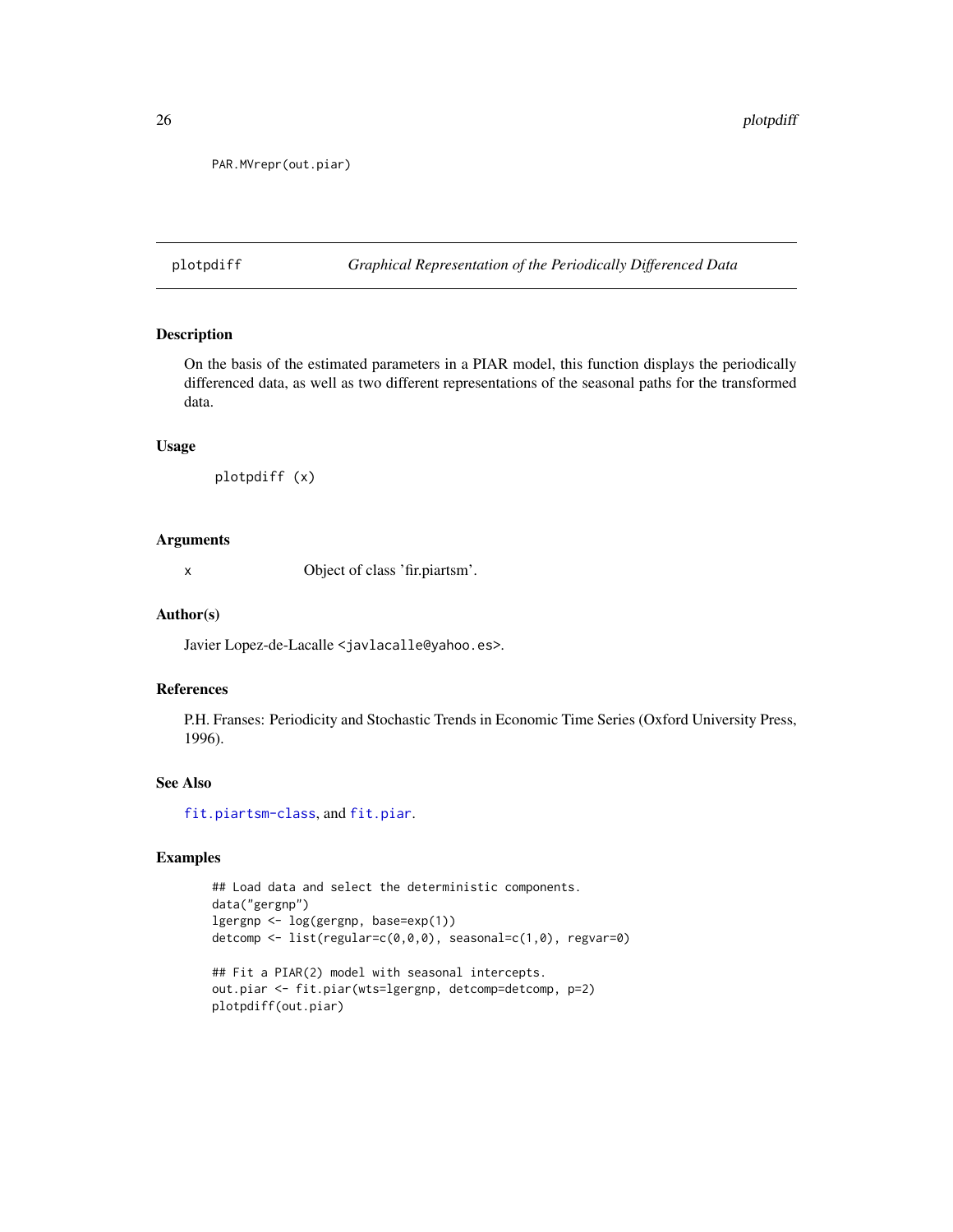<span id="page-26-0"></span>This function displays a plot of the predictions and the corresponding 95 per cent confidence intervals based on a PIAR model. In this version, this function is implemented for quarterly observed data, PIAR models up to order 2 are considered, and seasonal intercepts are included by default.

#### Usage

```
plotpredpiar (x)
```
#### Arguments

x Object of class 'pred.piartsm'.

#### Author(s)

Javier Lopez-de-Lacalle <javlacalle@yahoo.es>.

## References

P.H. Franses: Periodicity and Stochastic Trends in Economic Time Series (Oxford University Press, 1996).

#### See Also

[pred.piartsm-class](#page-27-1), and [predictpiar](#page-28-1).

## Examples

## Load data and select the deterministic components. data("gergnp") lgergnp <- log(gergnp, base=exp(1))

```
## Fit a PIAR(2) model with seasonal intercepts.
out.pred <- predictpiar(wts=lgergnp, p=2, hpred=24)
plotpredpiar(out.pred)
```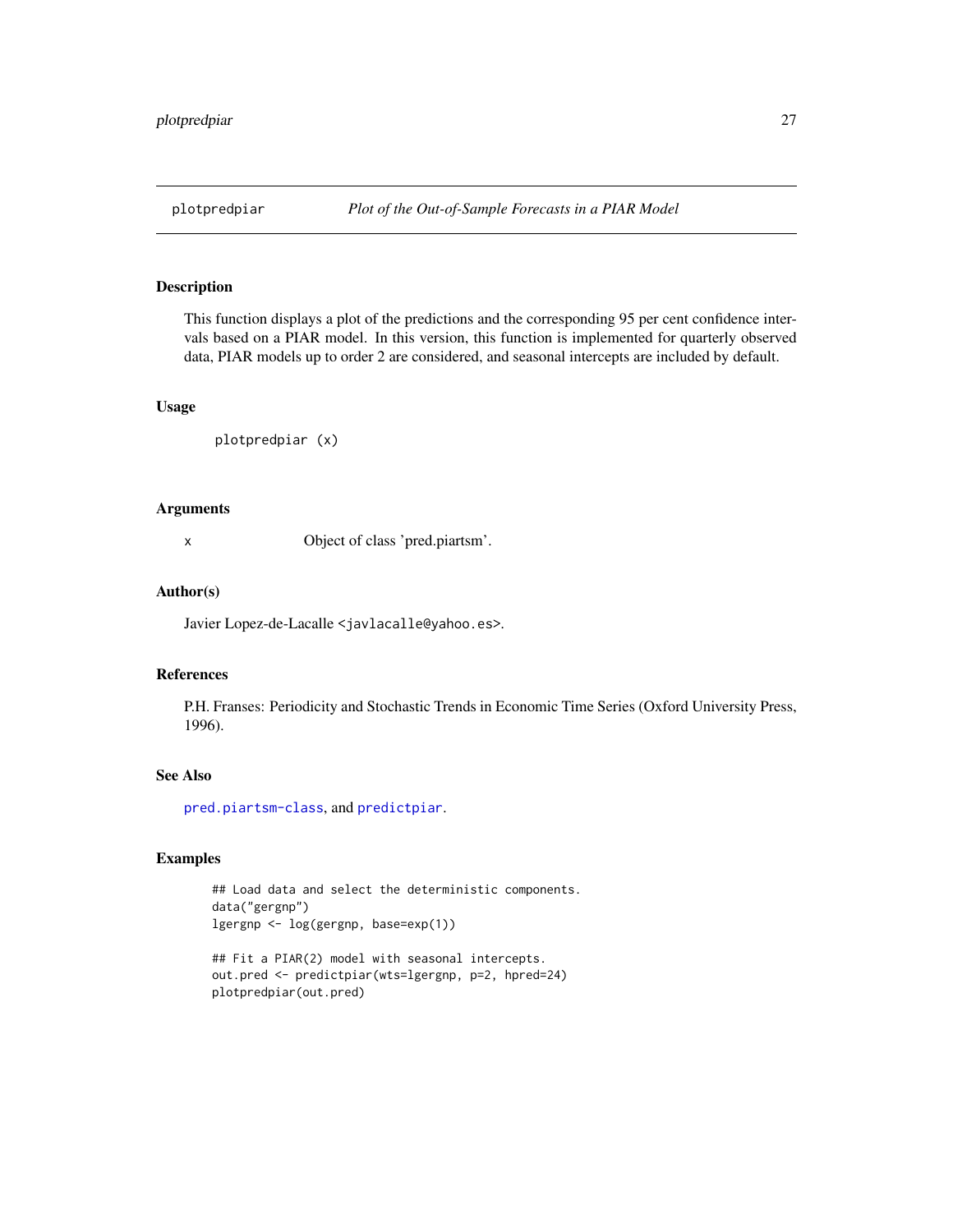<span id="page-27-1"></span><span id="page-27-0"></span>

This class contains the information provided by [predictpiar](#page-28-1).

## Slots

wts: Object of class "wts": The observed time series.

hpred: Object of class "numeric": The number of forecasts.

p: Object of class "numeric": The lag order parameter of the PIAR model.

fcast: Object of class "ts": The out-of-sample forecasts.

fse: Object of class "ts": The forecast standard errors.

ucb: Object of class "ts": The upper 95 per cent confidence bound.

lcb: Object of class "ts": The lower 95 per cent confidence bound.

## Methods

show: Shows out-of-sample forecasts and the corresponding standard errors, as well as the 95 per cent confidence intervals.

## Author(s)

Javier Lopez-de-Lacalle <javlacalle@yahoo.es>.

## References

P.H. Franses: Periodicity and Stochastic Trends in Economic Time Series (Oxford University Press, 1996).

## See Also

[predictpiar](#page-28-1).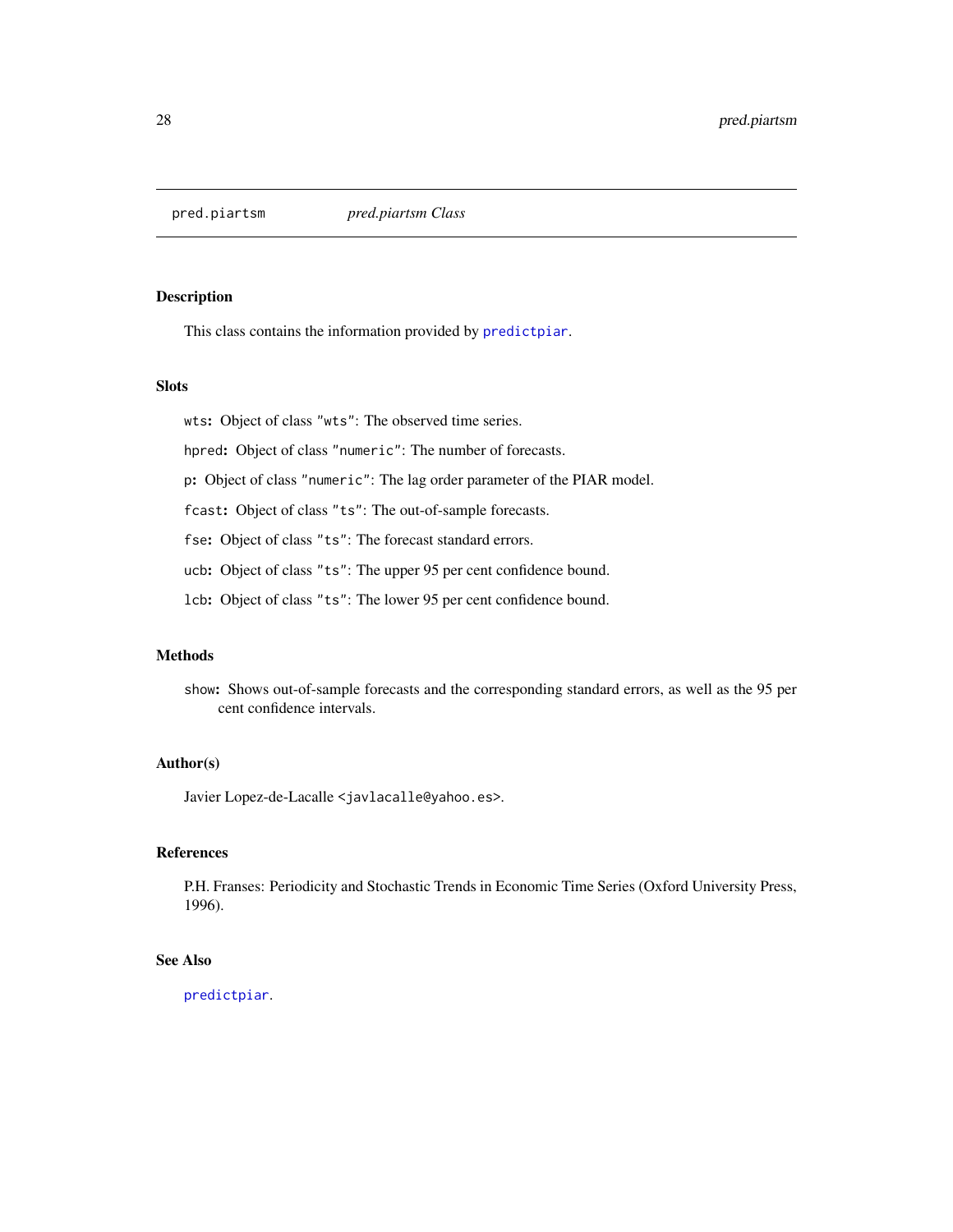<span id="page-28-1"></span><span id="page-28-0"></span>

This function performs predictions for a restricted periodic autoregressive model. This version considers PIAR models up to order 2 with seasonal intercepts. It is implemented for quarterly observed data.

#### Usage

```
predictpiar (wts, p, hpred)
```
#### Arguments

| wts   | a univariate time series object.                                              |
|-------|-------------------------------------------------------------------------------|
|       | the order of the PAR model. At present first and second order are considered. |
| hpred | number of out-of-sample observations to forecast. It must be a multiple of 4. |

#### Details

Upon the multivariate representation,

$$
\Phi_0 y_t = \Psi + \Phi_1 Y_{T-1} + \dots + \Phi_P y_{T-P} + \epsilon_T,
$$

where the  $\Phi_i$ ,  $i = 1, 2, ..., P$  are  $s \times s$  matrices containing the  $\phi_{is}$  *parameters*., the one-step-ahead forecasts for the year  $T + 1$  is straightforward,

$$
y_t = \Phi_0^{-1} \Psi + \Phi_0^{-1} \Phi_1 Y_{T-1} + \dots + \Phi_0^{-1} \Phi_P y_{T-P} + \Phi_0^{-1} + \epsilon_T.
$$

Multi-step-ahead forecasts are obtained recursively.

The prediction errors variances for the one-step-ahead forecast are the diagonal elements of

$$
\sigma^2 \Phi_0^{-1} (\Phi_0^{-1})^{'},
$$

whereas for  $h = 2, 3, \dots$  years ahead forecasts it becomes

$$
\sigma^2\Phi_0^{-1}({\Phi_0^{-1}})^{'}+(h-1)(\Gamma\Phi_0^{-1})(\Gamma\Phi_0^{-1})^{'},
$$

where  $\Gamma = \Phi_0^{-1} \Phi_1$ .

This version considers PIAR models up to order 2 for quarterly observed data. By default, seasonal intercepts are included in the model as deterministic components.

The number of observations to forecast, hpred must be a multiple of 4.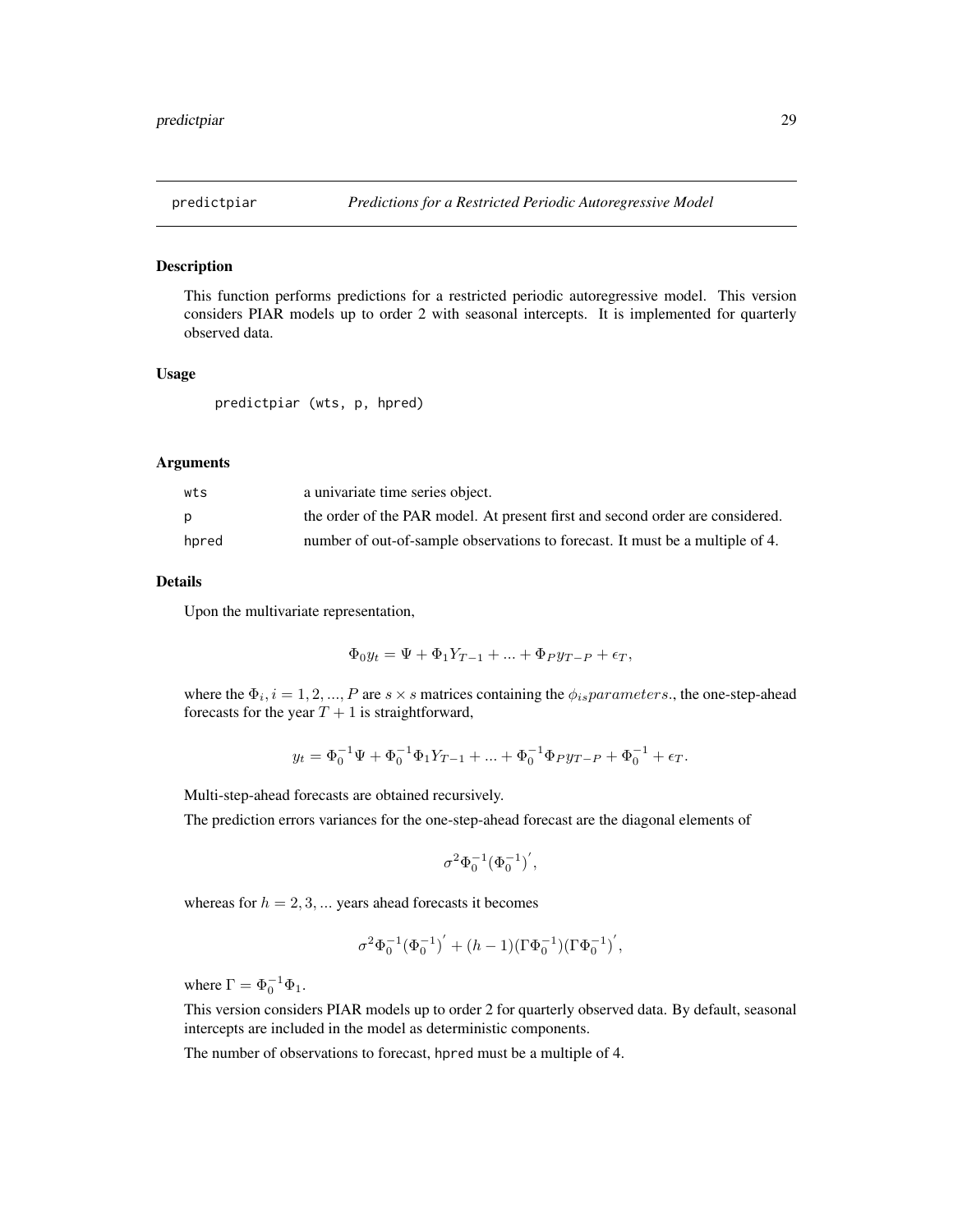#### <span id="page-29-0"></span>Value

An object of class [pred.piartsm-class](#page-27-1) containing the forecasts and the corresponding standard errors, as well as the 95 per cent confidence intervals.

## Author(s)

Javier Lopez-de-Lacalle <javlacalle@yahoo.es>.

#### References

P.H. Franses: Periodicity and Stochastic Trends in Economic Time Series (Oxford University Press, 1996).

## See Also

[fit.piar](#page-7-1), [PAR.MVrepr-methods](#page-22-1), and [pred.piartsm-class](#page-27-1).

#### Examples

```
## 24 step-ahead forecasts in a PIAR(2) model for the
## logarithms of the Real GNP in Germany.
data("gergnp")
lgergnp <- log(gergnp, base=exp(1))
pred.out <- predictpiar(wts=lgergnp, p=2, hpred=24)
```
show-methods *Methods for Function 'show' in Package 'partsm'*

#### **Description**

This method shows the information provided by functions implemented in package 'partsm'.

#### Methods

- object = "fit.partsm". Shows the estimates of the autoregressive or periodic autoregressive coefficients.
- object = "Ftest.partsm". Shows the  $F$ -test statistic, the null and the alternative hypotheses entailed in the procedure, as well as the freedom degrees, the  $p$ -value and a symbol indicating the significance of the F-statistic according to usual codes, *i.e.* Signif. codes: 0 '\*\*\*' 0.001 '\*\*' 0.01 '\*' 0.05 '.' 0.1 ' ' 1.
- object = "fit.piartsm". Shows the estimated periodic autoregressive coefficients in the restricted non-linear PIAR.
- **object = "LRur.partsm".** Shows the LR statistics and a one-side test constructed as  $sign(g(\hat{\alpha}) 1) * LR^{1/2}$ , where  $g(\hat{\alpha})$  is the product of the periodic differencing filter parameters estimated under the alternative.
- object = "pred.piartsm". Shows out-of-sample forecasts and the corresponding standard errors, as well as the 95 per cent confidence intervals.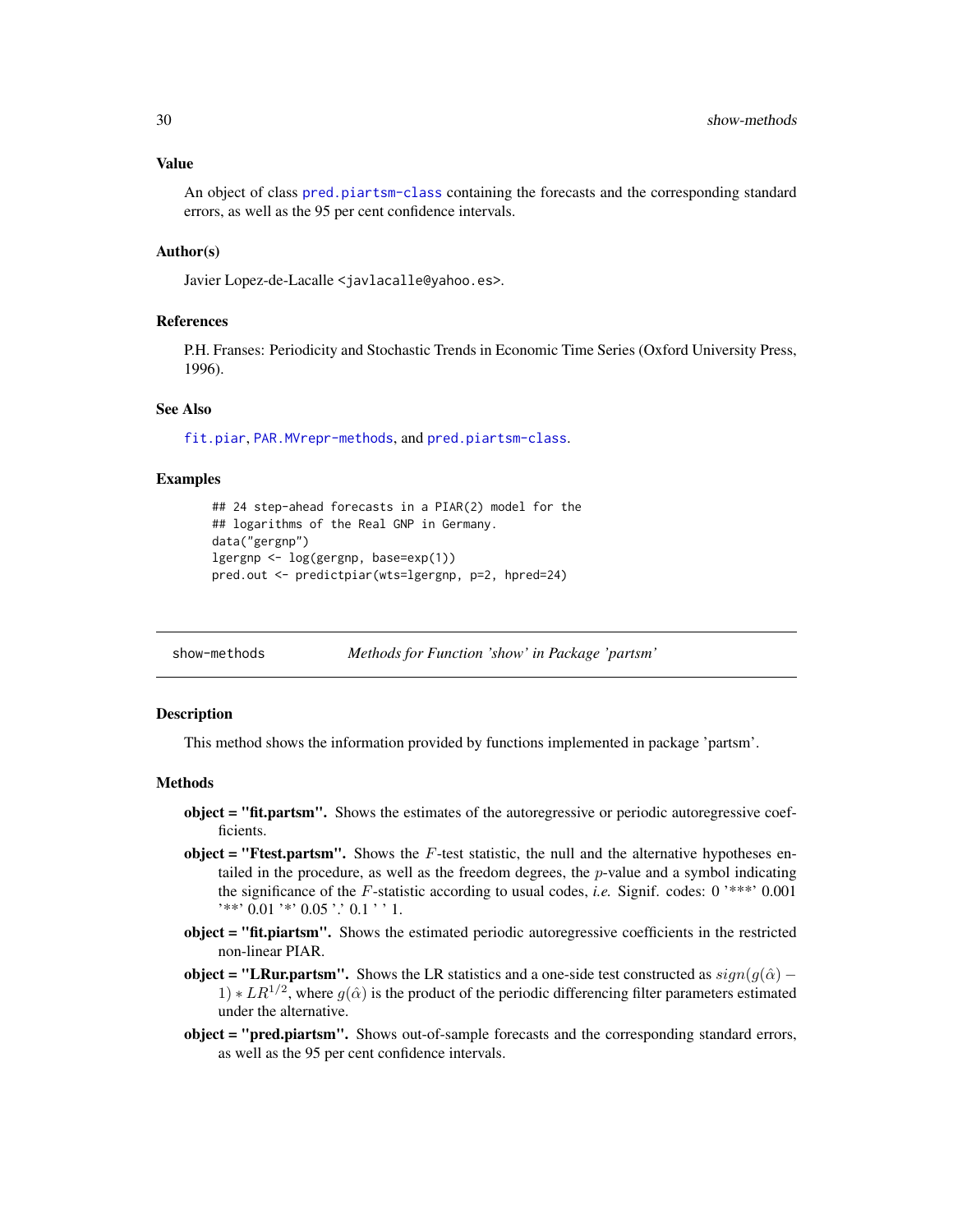#### <span id="page-30-0"></span>show-methods 31

#### Author(s)

Javier Lopez-de-Lacalle <javlacalle@yahoo.es>.

#### See Also

[fit.partsm-class](#page-6-1), [Ftest.partsm-class](#page-14-1), and [summary](#page-0-0).

## Examples

```
## Load data and select the deterministic components.
data("gergnp")
lgergnp <- log(gergnp, base=exp(1))
detcomp <- list(regular=c(0,0,0), seasonal=c(1,0), regvar=0)
## Fit an AR(4) model with intercept and seasonal dummies.
dcar \le list(regular=c(1,0,c(1,2,3)), seasonal=c(0,0), regvar=0)
out.ar <- fit.ar.par(wts=lgergnp, type="AR", detcomp=dcar, p=4)
show(out.ar)
## Fit a PAR(2) model with seasonal intercepts.
out.par <- fit.ar.par(wts=lgergnp, type="PAR", detcomp=detcomp, p=2)
show(out.par)
## Fnextp.test
Fnextp.out <- Fnextp.test(wts=lgergnp, detcomp=detcomp, p=1, type="PAR")
show(Fnextp.out)
## Fpar.test
Fpar.out <- Fpar.test(wts=lgergnp, detcomp=detcomp, p=2)
show(Fpar.out)
## Fsh.test
ar4 <- fit.ar.par(wts=lgergnp, type="AR", p=4, detcomp=detcomp)
Fsh.out <- Fsh.test(res=residuals(ar4@lm.ar), s=frequency(lgergnp))
show(Fsh.out)
## Fit a PIAR(2) model with seasonal intercepts.
out.piar <- fit.piar(wts=lgergnp, detcomp=detcomp, p=2)
show(out.piar)
## Fpari.piar.test
Fpari1.out <- Fpari.piar.test(wts=lgergnp, detcomp=detcomp, p=2, type="PARI1")
show(Fpari1.out)
## Fit a PIAR(2) model with seasonal intercepts.
out.piar <- fit.piar(wts=lgergnp, detcomp=detcomp, p=2)
show(out.piar)
## Test for a single unit root in a PAR(2) model with seasonal intercepts.
out.LR <- LRurpar.test(wts=lgergnp, detcomp=detcomp, p=2)
show(out.LR)
```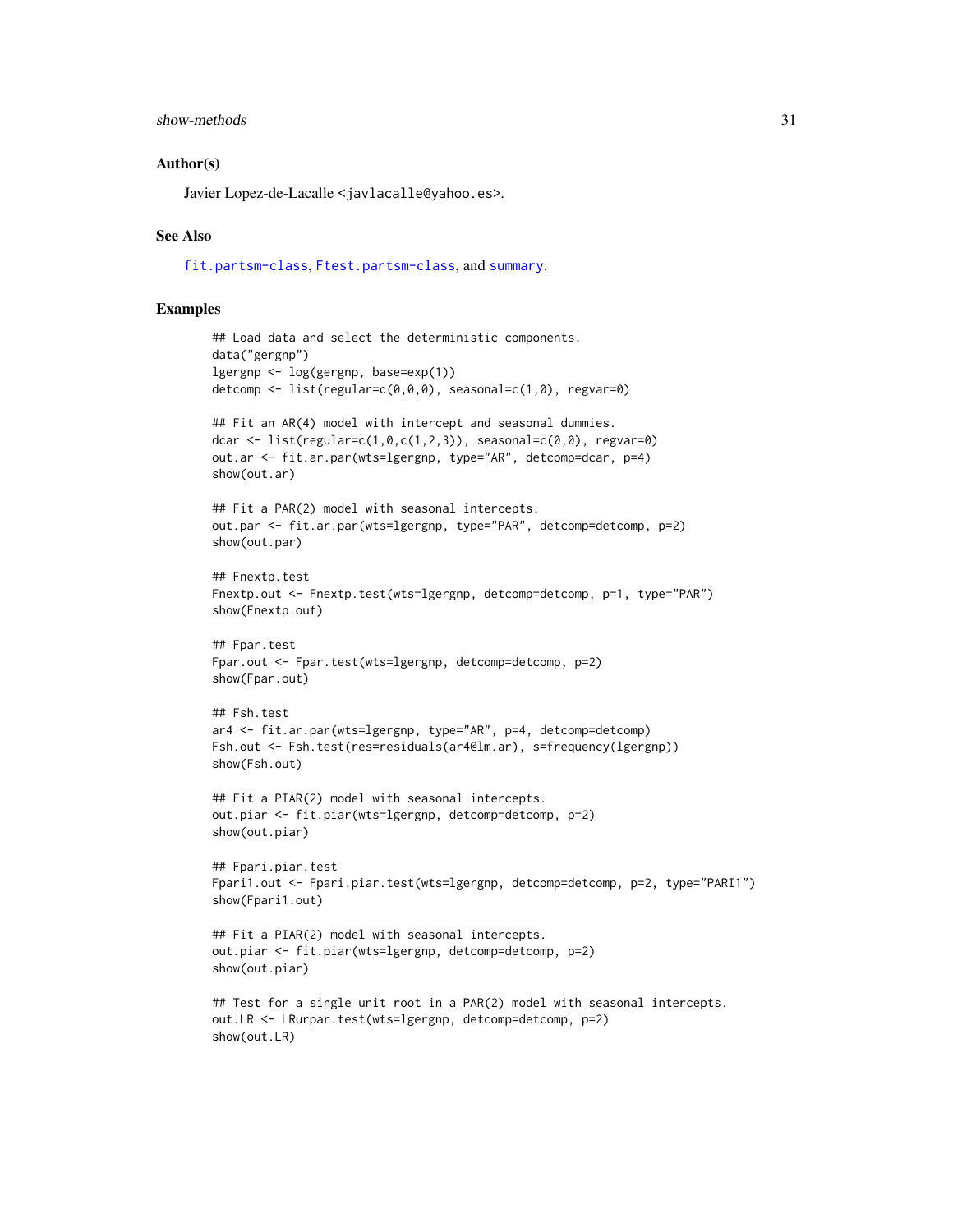```
## 24 step-ahead forecasts in a PIAR(2) model.
pred.out <- predictpiar(wts=lgergnp, p=2, hpred=24)
show(pred.out)
```
summary-methods *Methods for Function 'summary' in Package 'partsm'*

#### Description

This method summarises the information provided by functions implemented in package 'partsm'.

#### Methods

- object = "fit.partsm". Displays the estimates of the autoregressive or periodic autoregressive coefficients, and a summary of the fitted model is also added.
- object = "Ftest.partsm". Shows a summary of the information provided by the  $F$ -test statistics in package 'partsm'. The null and the alternative hypotheses entailed in the procedure, as well as the freedom degrees, the  $p$ -value and a symbol indicating the significance of the  $F$ -statistic according to usual codes, *i.e.* Signif. codes: 0 '\*\*\*' 0.001 '\*\*' 0.01 '\*' 0.05 '.' 0.1 ' ' 1. In addition, a summary of the fitted models for the null and the alternative hypotheses is also added.
- object = "fit.piartsm". Displays the estimated periodic autoregressive coefficients in the restricted non-linear PIAR, the other coefficients entailed in the selected model, and the periodically differenced data.
- object = "fit.LRur.partsm". Reports the the LR statistics and a one-side test, and a summary of the fitted models under the null and the alternative hypotheses.

#### Author(s)

Javier Lopez-de-Lacalle <javlacalle@yahoo.es>.

#### See Also

[fit.partsm-class](#page-6-1), [Ftest.partsm-class](#page-14-1), and [show](#page-0-0).

#### Examples

```
## Load data and select the deterministic components.
data("gergnp")
lgergnp <- log(gergnp, base=exp(1))
detcomp <- list(regular=c(0,0,0), seasonal=c(1,0), regvar=0)
## Fit an AR(4) model with intercept and seasonal dummies.
dcar \le list(regular=c(1,0,c(1,2,3)), seasonal=c(0,0), regvar=0)
out.ar <- fit.ar.par(wts=lgergnp, type="AR", detcomp=dcar, p=4)
summary(out.ar)
```
<span id="page-31-0"></span>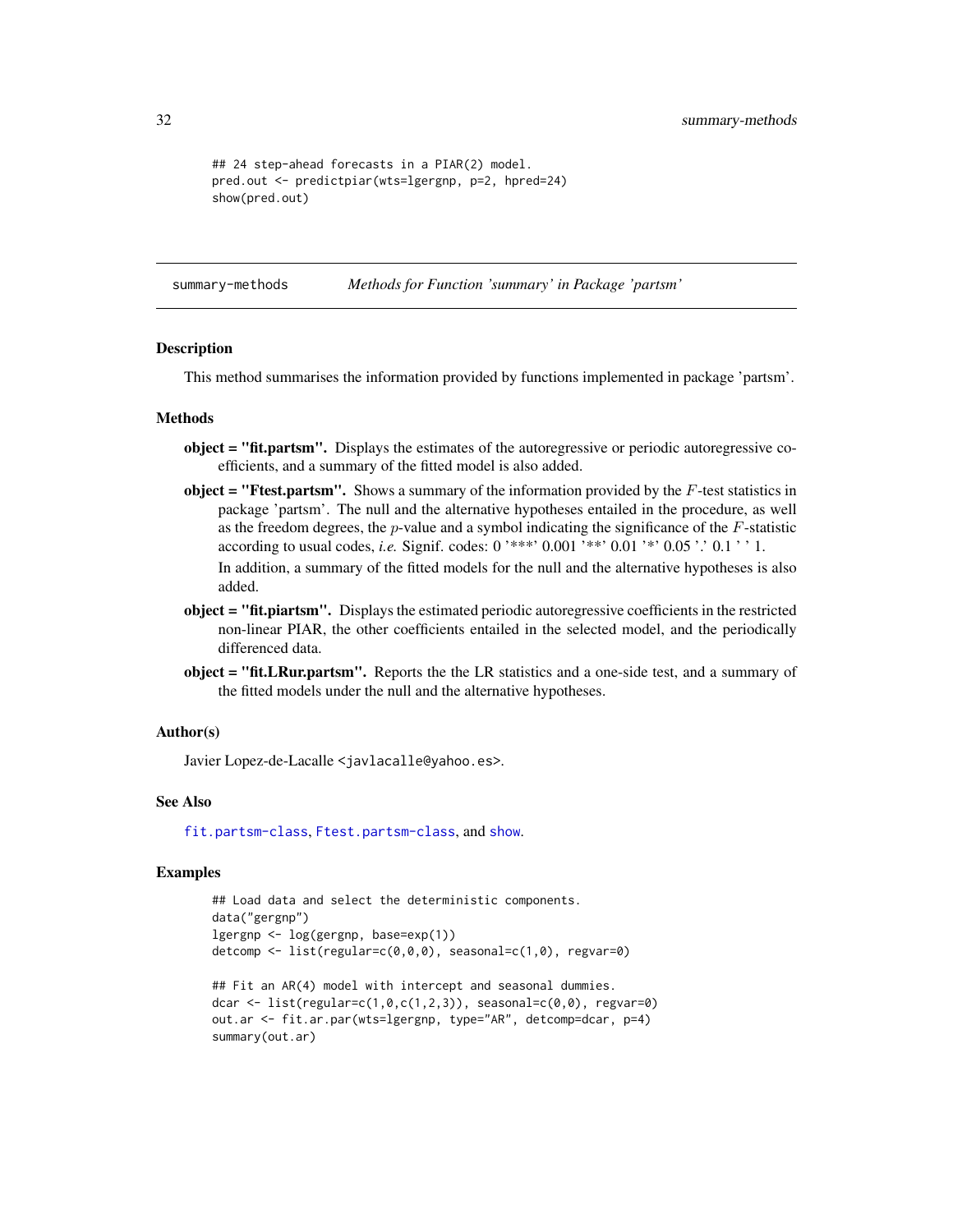#### <span id="page-32-0"></span>swdipc 33

```
detcomp <- list(regular=c(0,0,0), seasonal=c(1,0), regvar=0)
out.par <- fit.ar.par(wts=lgergnp, type="PAR", detcomp=detcomp, p=2)
summary(out.par)
## Fnextp.test
Fnextp.out <- Fnextp.test(wts=lgergnp, detcomp=detcomp, p=1, type="PAR")
summary(Fnextp.out)
## Fpar.test
Fpar.out <- Fpar.test(wts=lgergnp, detcomp=detcomp, p=2)
summary(Fpar.out)
## Fsh.test
ar4 <- fit.ar.par(wts=lgergnp, type="AR", p=4, detcomp=detcomp)
Fsh.out <- Fsh.test(res=residuals(ar4@lm.ar), s=frequency(lgergnp))
summary(Fsh.out)
## Fit a PIAR(2) model.
out.piar <- fit.piar(wts=lgergnp, detcomp=detcomp, p=2)
summary(out.piar)
## Fpari.piar.test
Fpari1.out <- Fpari.piar.test(wts=lgergnp, detcomp=detcomp, p=2, type="PARI1")
summary(Fpari1.out)
## Fit a PIAR(2) model with seasonal intercepts.
out.piar <- fit.piar(wts=lgergnp, detcomp=detcomp, p=2)
summary(out.piar)
## Test for a single unit root in a PAR(2) model with seasonal intercepts.
out.LR <- LRurpar.test(wts=lgergnp, detcomp=detcomp, p=2)
summary(out.LR)
```
## Fit a PAR(2) model with seasonal intercepts.

swdipc *Real per Capita Disposable Income in Sweden (1963.1-1988.1)*

#### Description

Real per capita disposable income in Sweden. Sample: 1963.1 - 1988.1. Remark: measured in logs. This time series is part of the data set used in the book Franses (1996).

#### Usage

```
data ("swdipc")
```
## Format

An object of class 'ts' containing the data.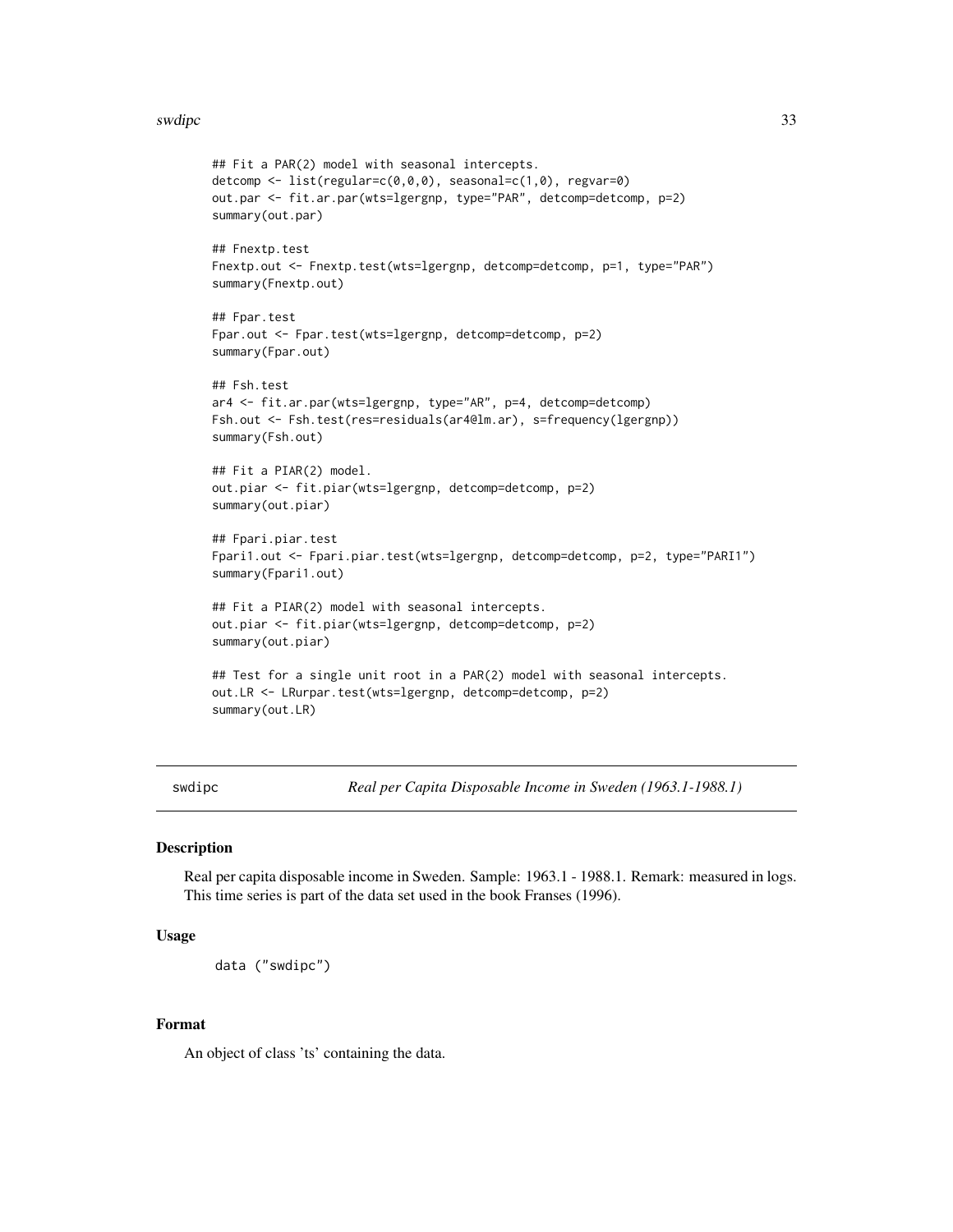#### <span id="page-33-0"></span>Source

Previously available on P.H. Franses's homepage: <https://www.eur.nl/en/people/philip-hans-franses>.

#### References

B. Assarson (1991): 'The Stochastic Behaviour of Durables and Nondurables Consumption in Sweden', Working paper 1991:21, Department of Economics, Uppsala University.

P.H. Franses: Periodicity and Stochastic Trends in Economic Time Series (Oxford University Press, 1996).

swndcpc *Real per Capita non-durables Consumption in Sweden (1963.1 - 1988.1)*

## Description

Real per capita non-durables consumption in Sweden. Sample: 1963.1 - 1988.1. Remark: measured in logs. This time series is part of the data set used in the book Franses (1996).

#### Usage

data ("swndcpc")

## Format

An object of class 'ts' containing the data.

#### Source

Previously available on P.H. Franses's homepage: <https://www.eur.nl/en/people/philip-hans-franses>.

## References

B. Assarson (1991): 'The Stochastic Behaviour of Durables and Nondurables Consumption in Sweden', Working paper 1991:21, Department of Economics, Uppsala University.

P.H. Franses: Periodicity and Stochastic Trends in Economic Time Series (Oxford University Press, 1996).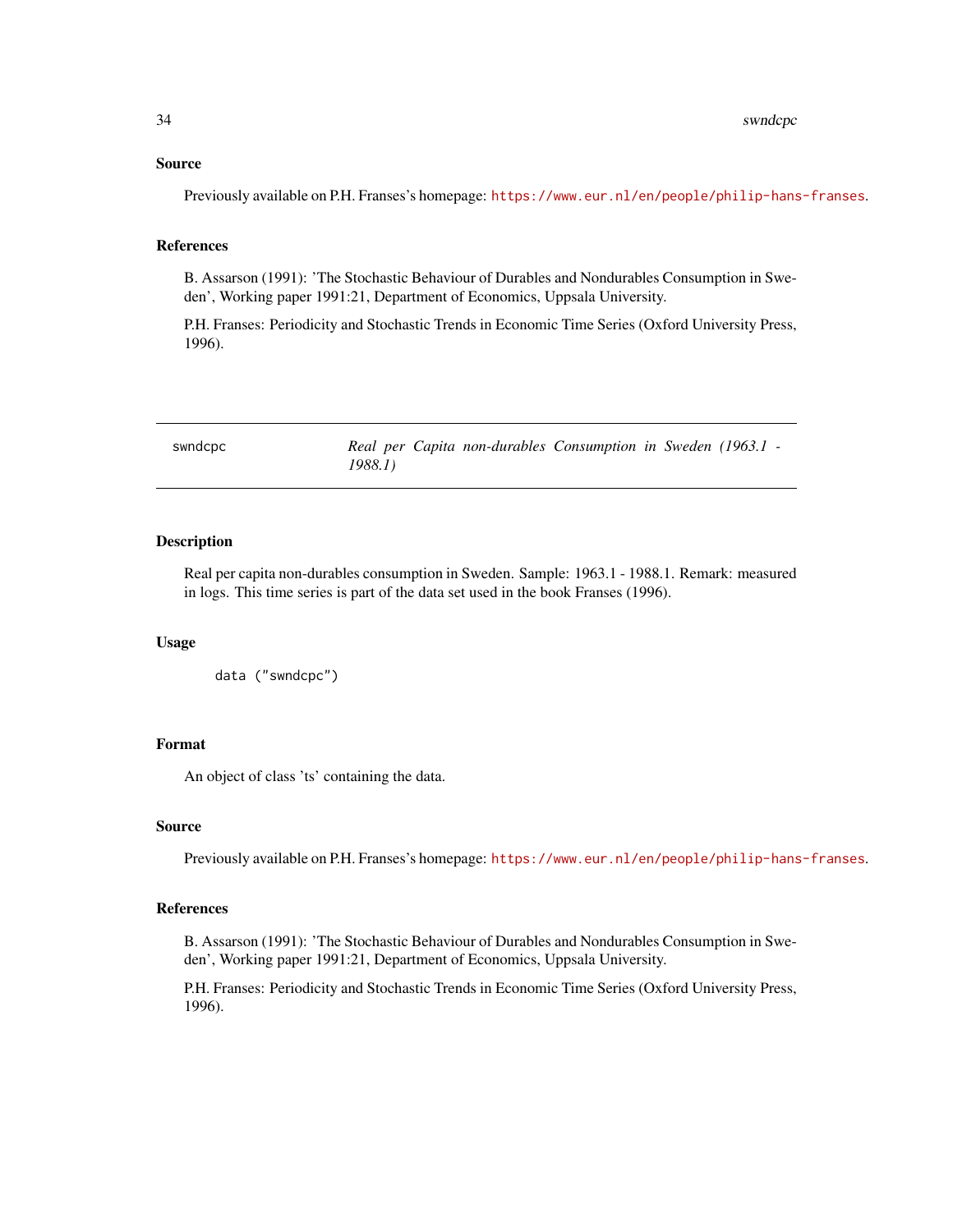<span id="page-34-0"></span>

United Kingdom total consumption. Sample: 1955.1 - 1988.4. Remark: at 1985 prices. This time series is part of the data set used in the book Franses (1996).

#### Usage

```
data ("ukcons")
```
## Format

An object of class 'ts' containing the data.

## Source

Previously available on P.H. Franses's homepage: <https://www.eur.nl/en/people/philip-hans-franses>.

## References

P.H. Franses: Periodicity and Stochastic Trends in Economic Time Series (Oxford University Press, 1996).

D.R. Osborn (1990): A Survey of Seasonality in UK Macroeconomic Variables, *International Journal of Forecasting*, 6, pp. 327-36.

ukexp *United Kindom Exports of Goods and Services (1955.1-1988.4)*

## Description

United Kindom exports of goods and services. Sample: 1955.1 - 1988.4. Remark: at 1985 prices. This time series is part of the data set used in the book Franses (1996).

## Usage

```
data ("ukexp")
```
## Format

An object of class 'ts' containing the data.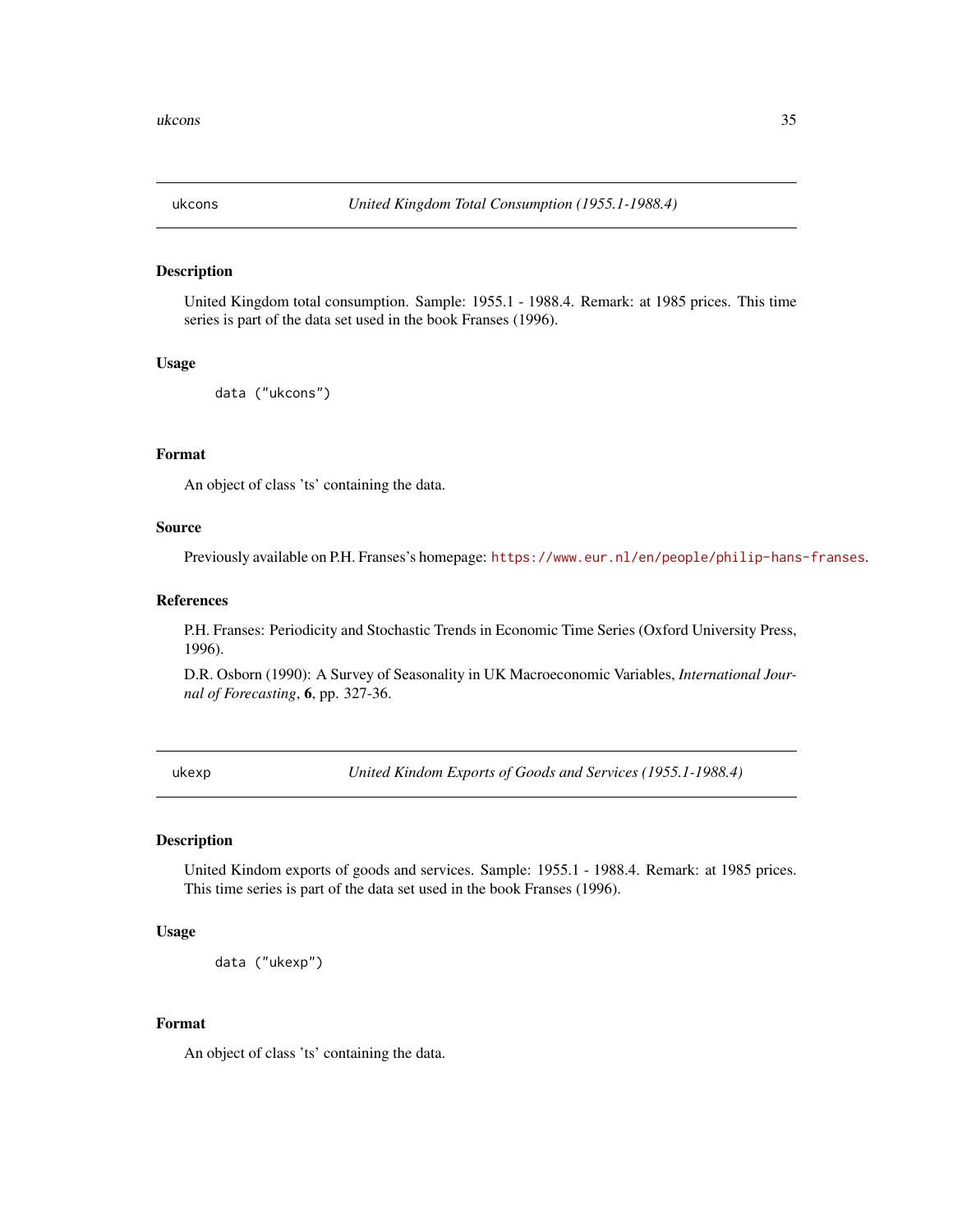## <span id="page-35-0"></span>Source

Previously available on P.H. Franses's homepage: <https://www.eur.nl/en/people/philip-hans-franses>.

## References

P.H. Franses: Periodicity and Stochastic Trends in Economic Time Series (Oxford University Press, 1996).

D.R. Osborn (1990): A Survey of Seasonality in UK Macroeconomic Variables, *International Journal of Forecasting*, 6, pp. 327-36.

ukgdp *United Kingdom Gross Domestic Product (1955.1-1988.4)*

## Description

United Kingdom gross domestic product. Sample: 1955.1 - 1988.4. Remark: at 1985 prices. This time series is part of the data set used in the book Franses (1996).

## Usage

data ("ukgdp")

# Format

An object of class 'ts' containing the data.

#### Source

Previously available on P.H. Franses's homepage: <https://www.eur.nl/en/people/philip-hans-franses>.

#### References

P.H. Franses: Periodicity and Stochastic Trends in Economic Time Series (Oxford University Press, 1996).

D.R. Osborn (1990): A Survey of Seasonality in UK Macroeconomic Variables, *International Journal of Forecasting*, 6, pp. 327-36.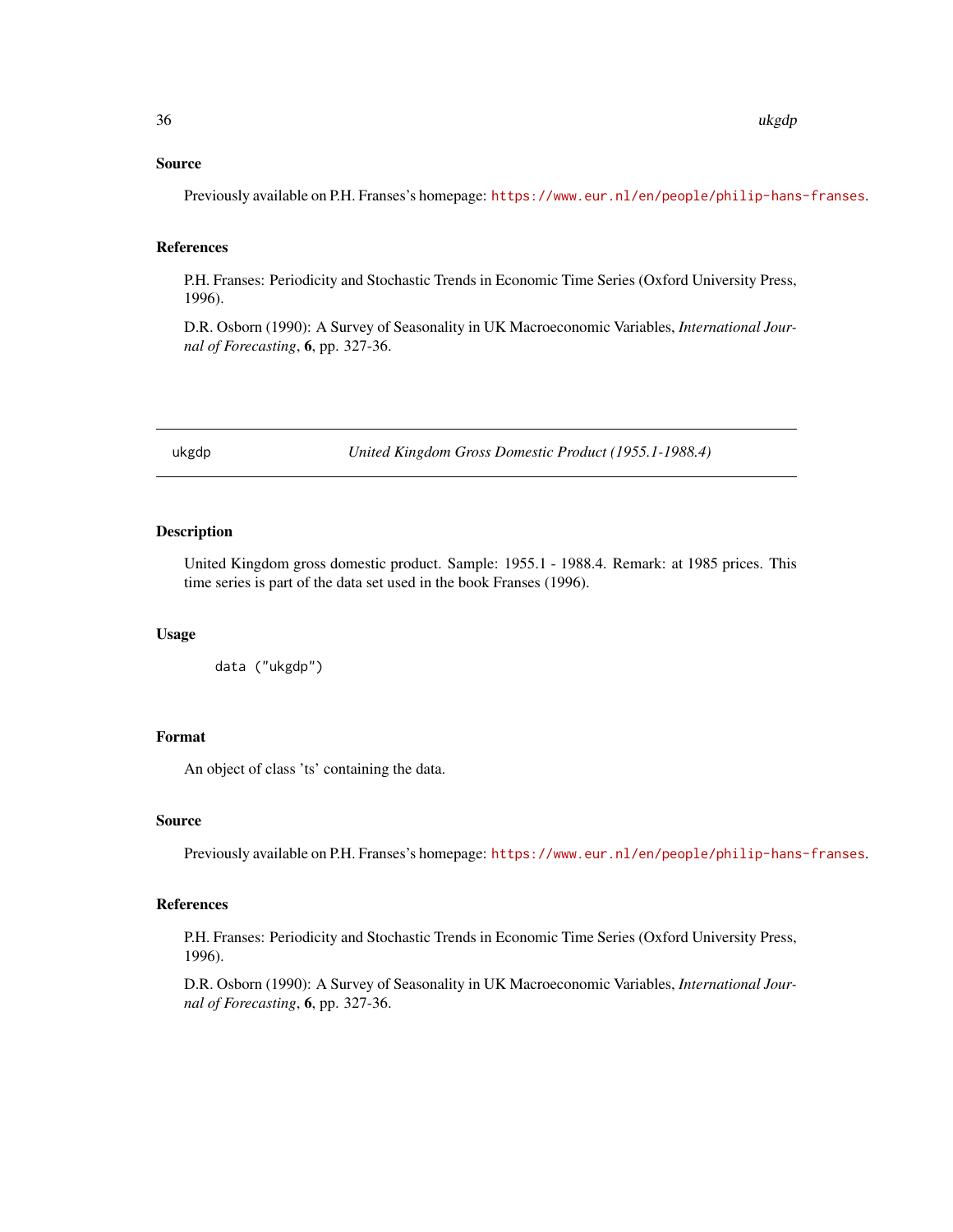<span id="page-36-0"></span>

United Kindom imports of goods and services. Sample: 1955.1 - 1988.4. Remark: at 1985 prices. This time series is part of the data set used in the book Franses (1996).

#### Usage

```
data ("ukimp")
```
## Format

An object of class 'ts' containing the data.

## Source

Previously available on P.H. Franses's homepage: <https://www.eur.nl/en/people/philip-hans-franses>.

## References

P.H. Franses: Periodicity and Stochastic Trends in Economic Time Series (Oxford University Press, 1996).

D.R. Osborn (1990): A Survey of Seasonality in UK Macroeconomic Variables, *International Journal of Forecasting*, 6, pp. 327-36.

ukinvest *Real Total Investment in the United Kindom (1955.1-1988.4)*

## Description

Real total investment in the United Kindom. Sample: 1955.1 - 1988.4. This time series is part of the data set used in the book Franses (1996).

## Usage

```
data ("ukinvest")
```
## Format

An object of class 'ts' containing the data.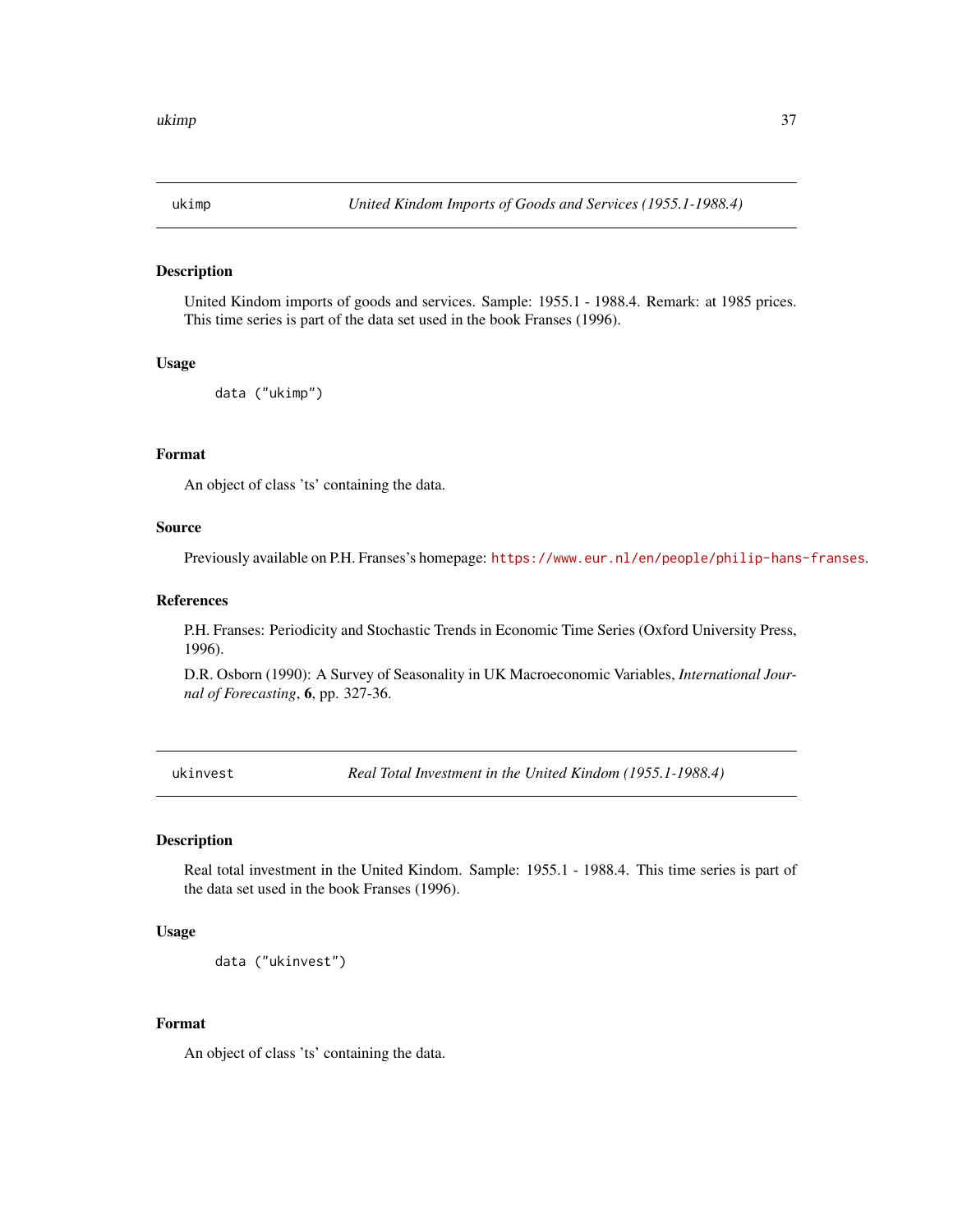## <span id="page-37-0"></span>Source

Previously available on P.H. Franses's homepage: <https://www.eur.nl/en/people/philip-hans-franses>.

## References

P.H. Franses: Periodicity and Stochastic Trends in Economic Time Series (Oxford University Press, 1996).

D.R. Osborn (1990): A Survey of Seasonality in UK Macroeconomic Variables, *International Journal of Forecasting*, 6, pp. 327-36.

ukndcons *United Kindom non-durables Consumption (1955.1-1988.4)*

## Description

United Kindom nondurables consumption. Sample: 1955.1 - 1988.4. Remark: at 1985 prices. This time series is part of the data set used in the book Franses (1996).

## Usage

```
data ("ukndcons")
```
# Format

An object of class 'ts' containing the data.

#### Source

Previously available on P.H. Franses's homepage: <https://www.eur.nl/en/people/philip-hans-franses>.

#### References

P.H. Franses: Periodicity and Stochastic Trends in Economic Time Series (Oxford University Press, 1996).

D.R. Osborn (1990): A Survey of Seasonality in UK Macroeconomic Variables, *International Journal of Forecasting*, 6, pp. 327-36.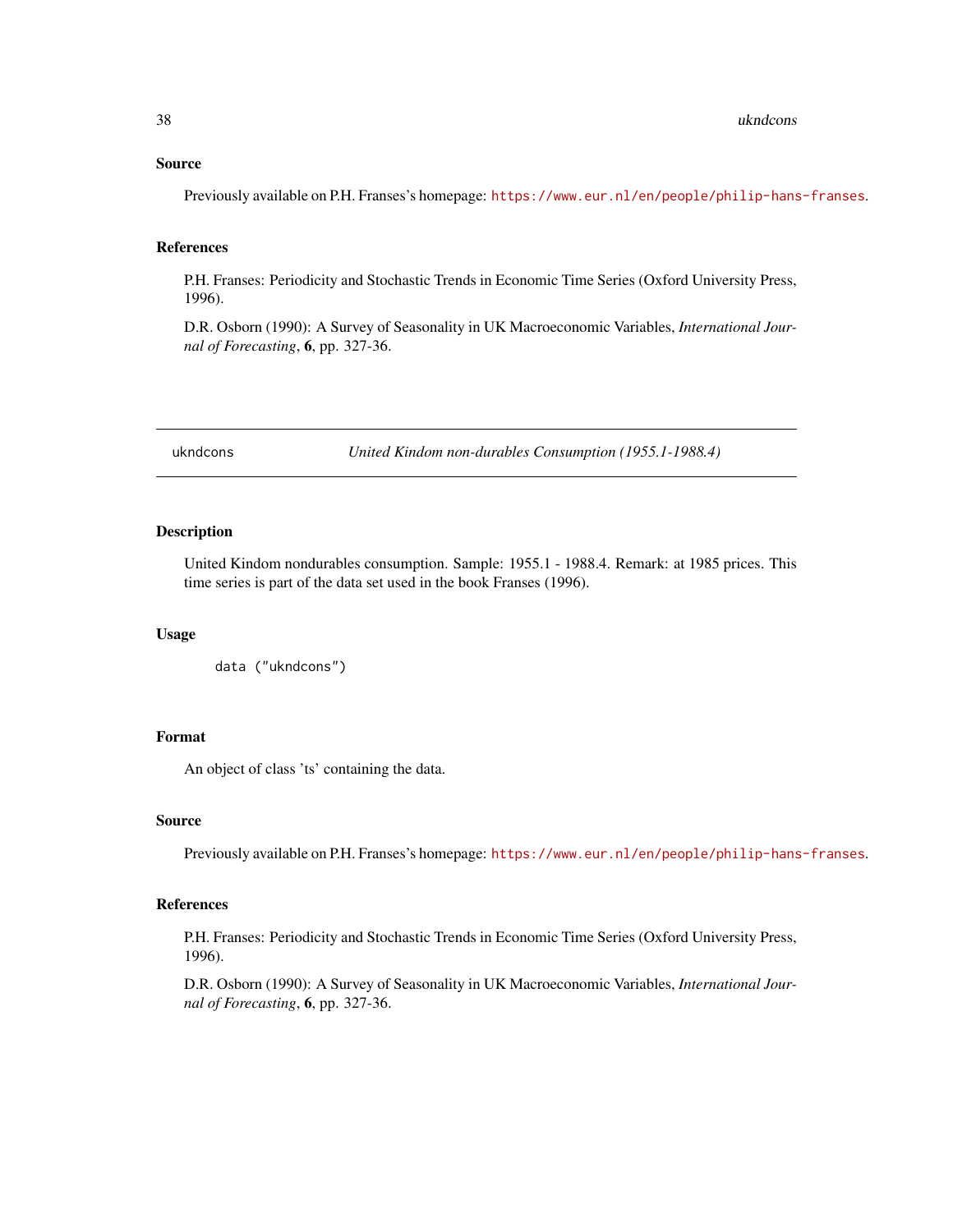<span id="page-38-0"></span>

United Kindom public investment. Sample: 1962.1 - 1988.4. Remark: at 1985 prices. This time series is part of the data set used in the book Franses (1996).

### Usage

```
data ("ukpinvest")
```
## Format

An object of class 'ts' containing the data.

#### Source

Previously available on P.H. Franses's homepage: <https://www.eur.nl/en/people/philip-hans-franses>.

## References

P.H. Franses: Periodicity and Stochastic Trends in Economic Time Series (Oxford University Press, 1996).

D.R. Osborn (1990): A Survey of Seasonality in UK Macroeconomic Variables, *International Journal of Forecasting*, 6, pp. 327-36.

ukwf *United Kindom Workforce (1955.1-1988.4)*

#### Description

United Kindom workforce. Sample: 1955.1 - 1988.4. Remark: Consisting of workforce in employment and unemployment. This time series is part of the data set used in the book Franses (1996).

## Usage

```
data ("ukwf")
```
## Format

An object of class 'ts' containing the data.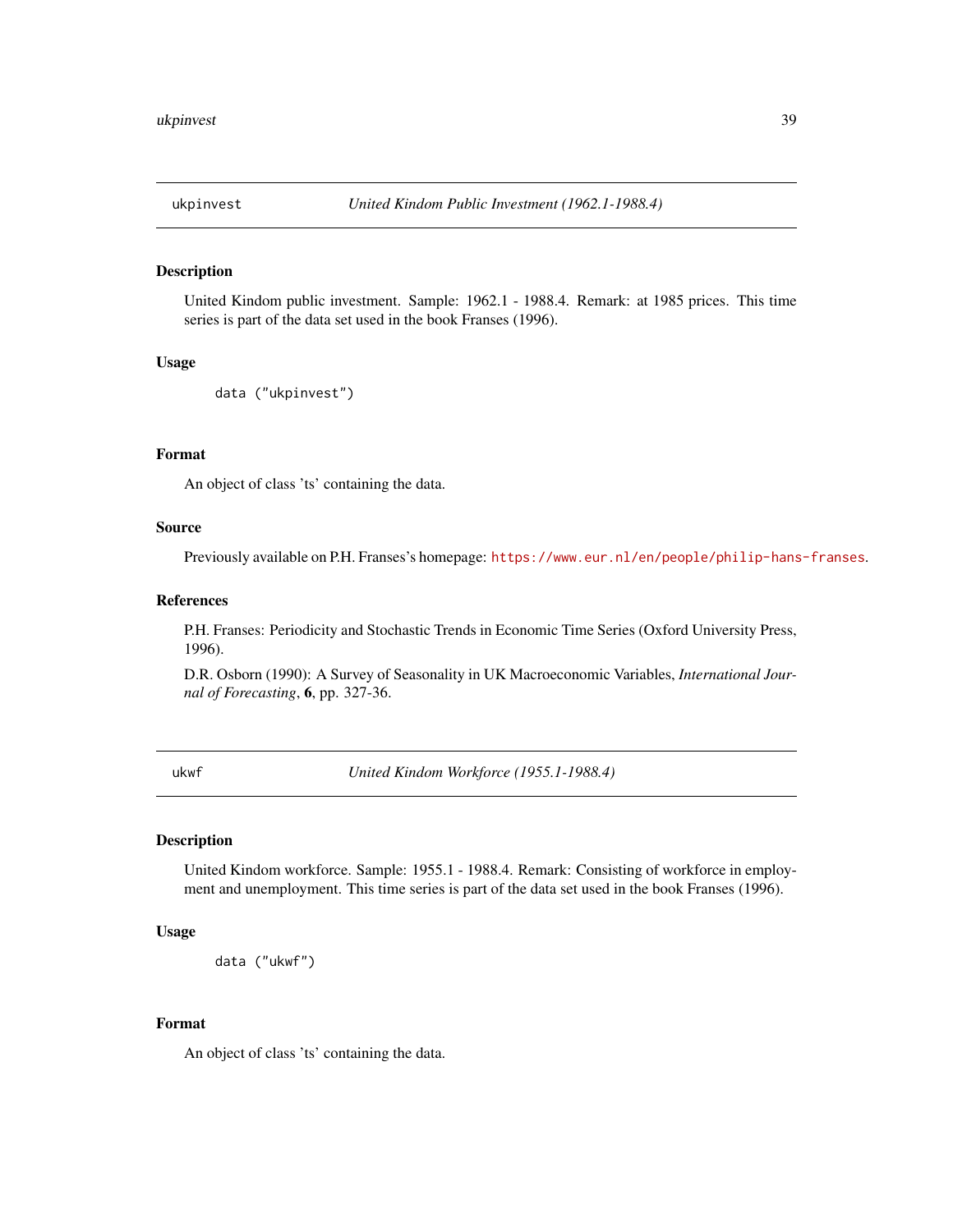## <span id="page-39-0"></span>Source

Previously available on P.H. Franses's homepage: <https://www.eur.nl/en/people/philip-hans-franses>.

## References

P.H. Franses: Periodicity and Stochastic Trends in Economic Time Series (Oxford University Press, 1996).

D.R. Osborn (1990): A Survey of Seasonality in UK Macroeconomic Variables, *International Journal of Forecasting*, 6, pp. 327-36.

usaipi *Total Industrial Production Index for the United States (1960.1- 1991.4)*

## Description

OECD Main Economic Indicators: Total industrial production index for the United States. Sample: 1960.1 - 1991.4. Remark: (1985=100). This time series is part of the data set used in the book Franses (1996).

## Usage

data ("usaipi")

#### Format

An object of class 'ts' containing the data.

## Source

Previously available on P.H. Franses's homepage: <https://www.eur.nl/en/people/philip-hans-franses>.

## References

P.H. Franses: Periodicity and Stochastic Trends in Economic Time Series (Oxford University Press, 1996).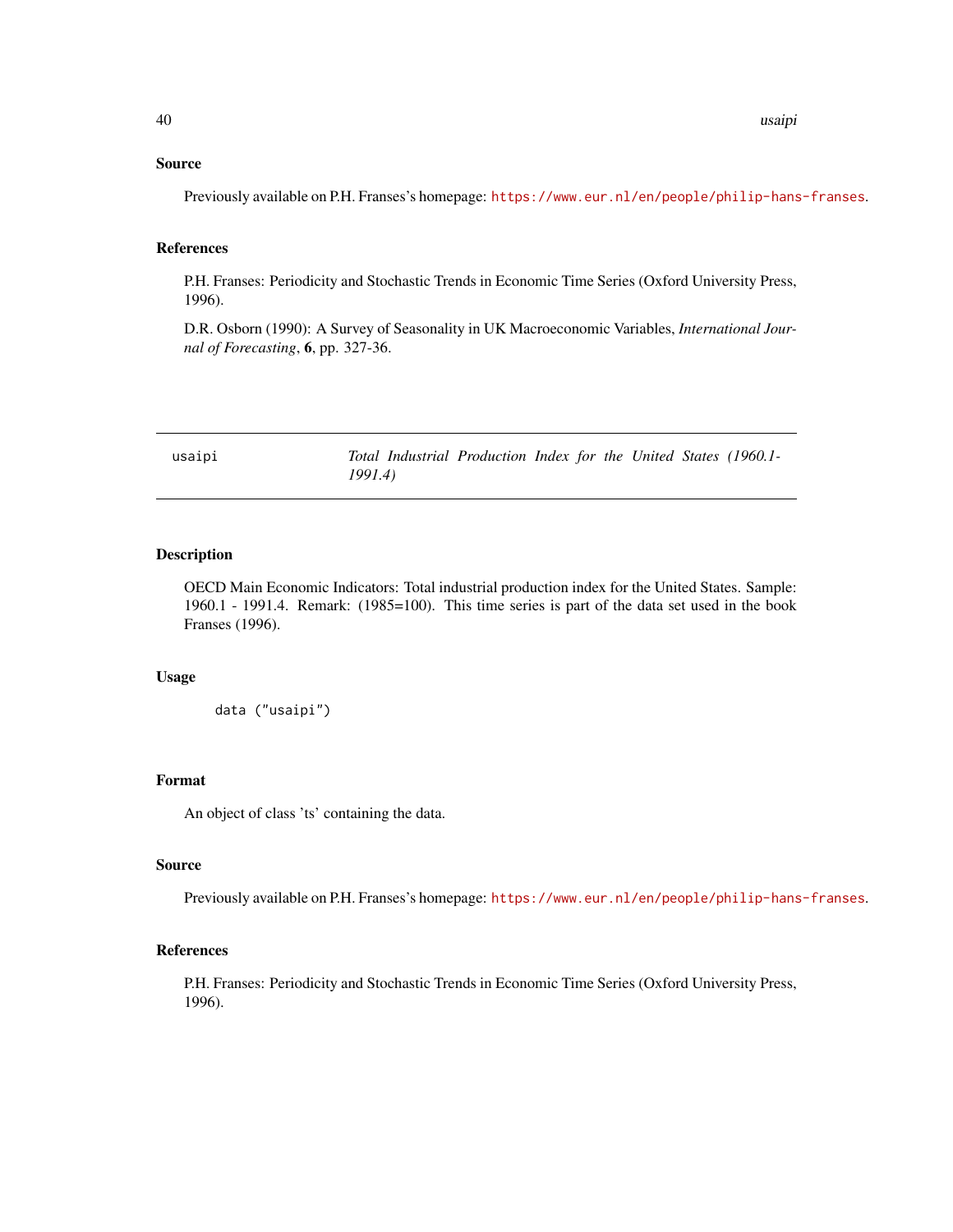<span id="page-40-0"></span>usaipisa *Total Industrial Production Index for the United States (1960.1- 1991.4). Seasonally Adjusted*

## Description

OECD Main Economic Indicators: Total industrial production index for the United States. Sample: 1960.1 - 1991.4. Remark: (1985=100), Seasonally Adjusted. This time series is part of the data set used in the book Franses (1996).

## Usage

```
data ("usaipisa")
```
## Format

An object of class 'ts' containing the data.

#### Source

Previously available on P.H. Franses's homepage: <https://www.eur.nl/en/people/philip-hans-franses>.

#### References

P.H. Franses: Periodicity and Stochastic Trends in Economic Time Series (Oxford University Press, 1996).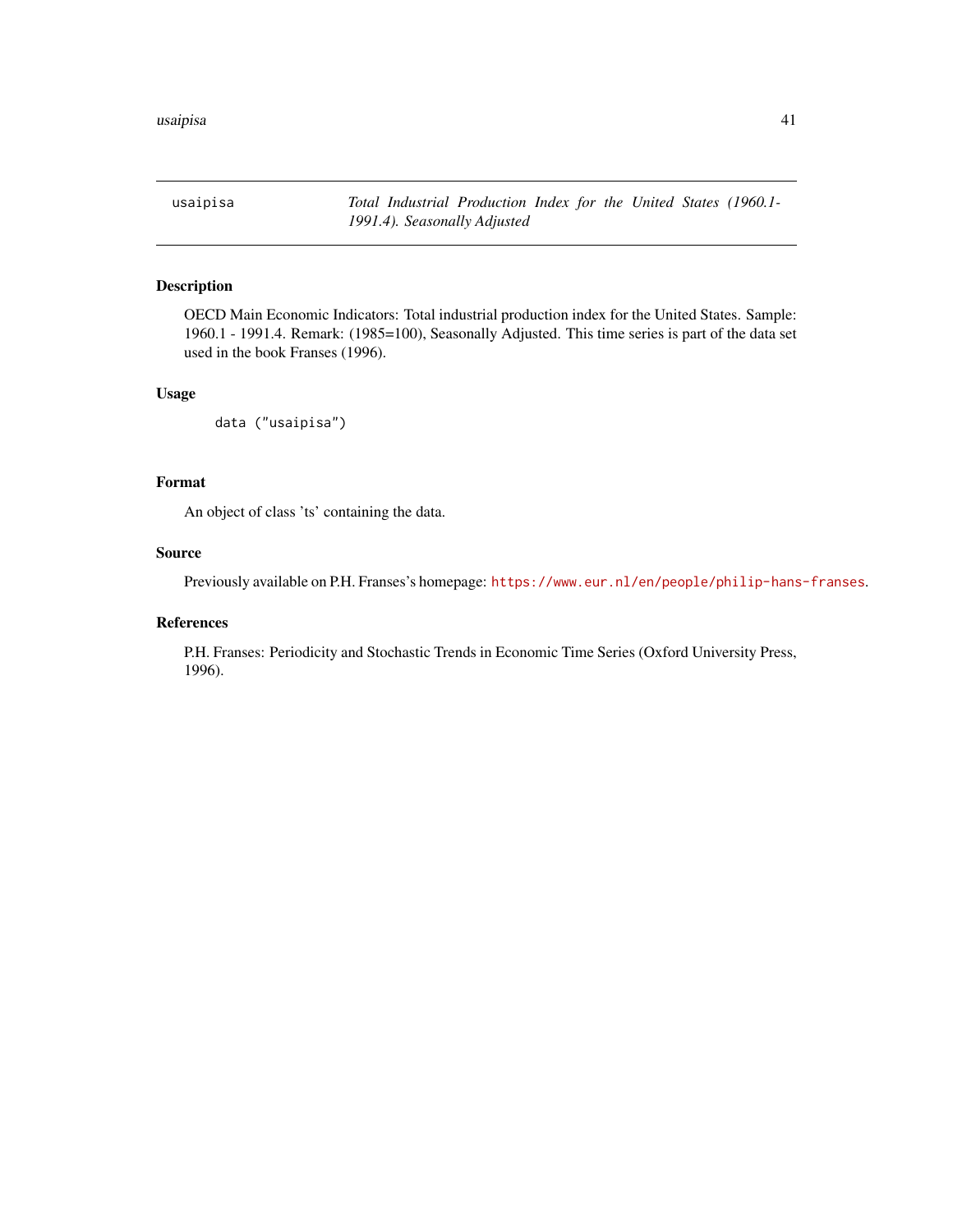# <span id="page-41-0"></span>Index

∗ classes fit.partsm, [7](#page-6-0) fit.piartsm, [9](#page-8-0) Ftest.partsm, [15](#page-14-0) LRur.partsm, [18](#page-17-0) MVPAR-class, [20](#page-19-0) MVPIAR-class, [21](#page-20-0) pred.piartsm, [28](#page-27-0) ∗ datagen canun, [4](#page-3-0) canunsa, [5](#page-4-0) gergnp, [16](#page-15-0) gergnpsa, [17](#page-16-0) swdipc, [33](#page-32-0) swndcpc, [34](#page-33-0) ukcons, [35](#page-34-0) ukexp, [35](#page-34-0) ukgdp, [36](#page-35-0) ukimp, [37](#page-36-0) ukinvest, [37](#page-36-0) ukndcons, [38](#page-37-0) ukpinvest, [39](#page-38-0) ukwf, [39](#page-38-0) usaipi, [40](#page-39-0) usaipisa, [41](#page-40-0) ∗ hplot plotpdiff, [26](#page-25-0) plotpredpiar, [27](#page-26-0) ∗ htest Fpar.test, [11](#page-10-0) Fpari.piar.test, [13](#page-12-0) Fsh.test, [14](#page-13-0) LRurpar.test, [19](#page-18-0) ∗ methods PAR.MVrepr-methods, [23](#page-22-0) show-methods, [30](#page-29-0) summary-methods, [32](#page-31-0) ∗ misc acf.ext1, [2](#page-1-0)

∗ models fit.ar.par, [5](#page-4-0) fit.piar, [8](#page-7-0) predictpiar, [29](#page-28-0) ∗ ts fit.ar.par, [5](#page-4-0) fit.piar, [8](#page-7-0) Fnextp.test, [10](#page-9-0) PAR.MVrepr, [22](#page-21-0) predictpiar, [29](#page-28-0) acf, *[2,](#page-1-0) [3](#page-2-0)* acf.ext1, [2](#page-1-0) canun, [4](#page-3-0) canunsa, [5](#page-4-0) fit.ar.par, [5,](#page-4-0) *[7](#page-6-0)[–9](#page-8-0)*, *[11](#page-10-0)[–13](#page-12-0)*, *[19,](#page-18-0) [20](#page-19-0)*, *[23](#page-22-0)* fit.partsm, [7](#page-6-0) fit.partsm-class *(*fit.partsm*)*, [7](#page-6-0) fit.piar, [8,](#page-7-0) *[10](#page-9-0)*, *[19,](#page-18-0) [20](#page-19-0)*, *[23](#page-22-0)*, *[26](#page-25-0)*, *[30](#page-29-0)* fit.piartsm, [9](#page-8-0) fit.piartsm-class *(*fit.piartsm*)*, [9](#page-8-0) Fnextp.test, [10,](#page-9-0) *[16](#page-15-0)* Fpar.test, [11,](#page-10-0) *[16](#page-15-0)* Fpari.piar.test, [13,](#page-12-0) *[16](#page-15-0)* Fsh.test, [14,](#page-13-0) *[16](#page-15-0)* Ftest.partsm, [15](#page-14-0) Ftest.partsm-class *(*Ftest.partsm*)*, [15](#page-14-0) gergnp, [16](#page-15-0) gergnpsa, [17](#page-16-0) LRur.partsm, [18](#page-17-0) LRur.partsm-class *(*LRur.partsm*)*, [18](#page-17-0) LRurpar.test, *[13,](#page-12-0) [14](#page-13-0)*, *[18](#page-17-0)*, [19](#page-18-0) MVPAR-class, [20](#page-19-0) MVPIAR-class, [21](#page-20-0) nls, *[9](#page-8-0)*